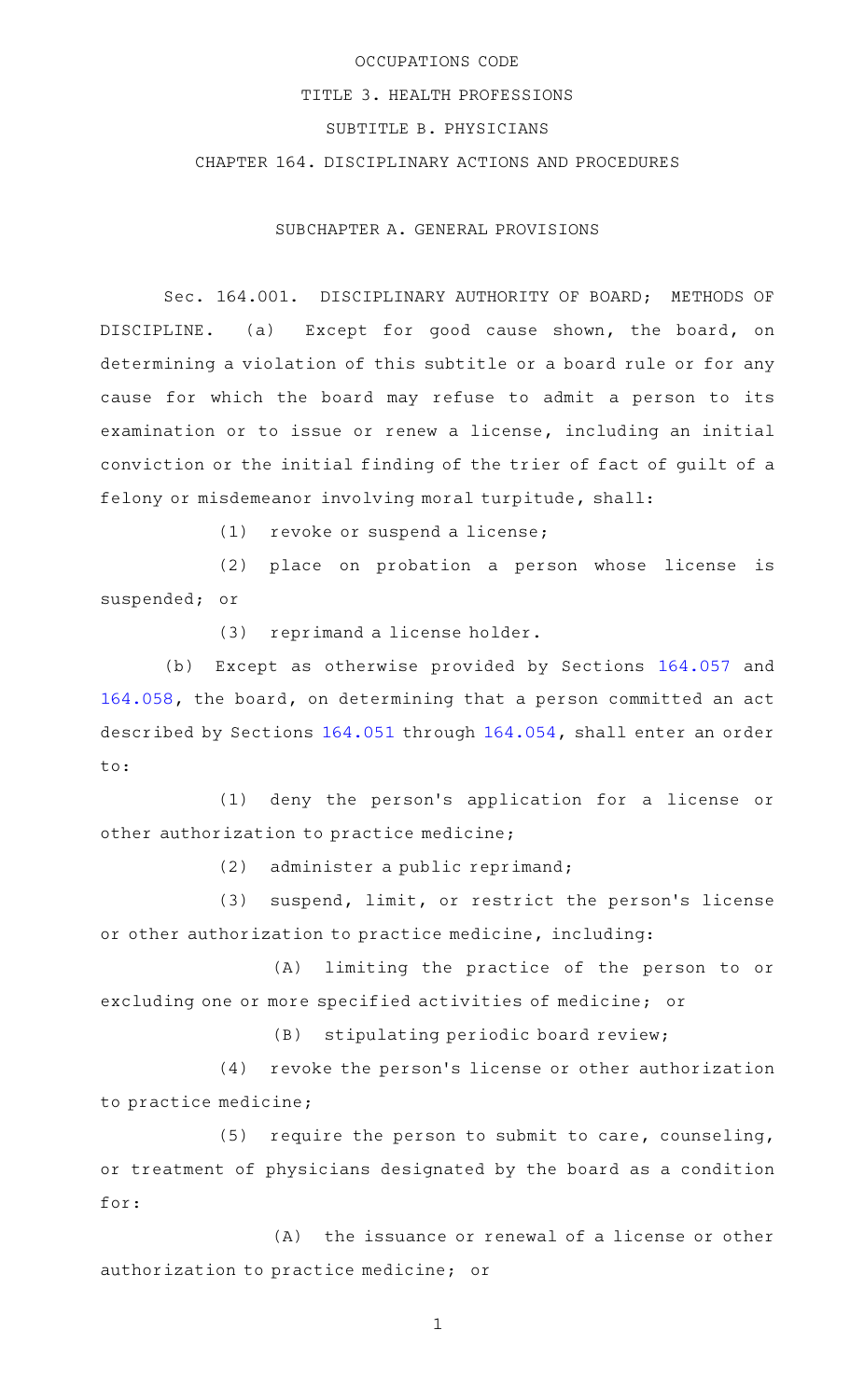(B) continued practice under a license;

(6) require the person to participate in an educational or counseling program prescribed by the board;

(7) require the person to practice under the direction of a physician designated by the board for a specified period;

(8) require the person to perform public service considered appropriate by the board; or

(9) assess an administrative penalty against the person as provided by Section [165.001.](http://www.statutes.legis.state.tx.us/GetStatute.aspx?Code=OC&Value=165.001)

(c) Notwithstanding Subsection (b), the board shall revoke, suspend, or deny a physician's license if the board determines that, through the practice of medicine, the physician poses a continuing threat to the public welfare.

(d) In addition to any other disciplinary action authorized by this section, the board may issue a written reprimand to a license holder who violates this subtitle or require that a license holder who violates this subtitle participate in continuing education programs. The board shall specify the continuing education programs to be attended and the number of hours that must be completed by the license holder to fulfill the requirements of this subsection.

(e) For any sanction imposed under this chapter as the result of a hearing conducted by the State Office of Administrative Hearings, that office shall use the schedule of sanctions adopted by board rule.

(f) The board by rule shall adopt a schedule of the disciplinary sanctions that the board may impose under this subchapter. In adopting the schedule of sanctions, the board shall ensure that the severity of the sanction imposed is appropriate to the type of violation or conduct that is the basis for disciplinary action.

(g) In determining the appropriate disciplinary action, including the amount of any administrative penalty to assess, the board shall consider whether the person:

(1) is being disciplined for multiple violations of this subtitle or a rule or order adopted under this subtitle; or

(2) has previously been the subject of disciplinary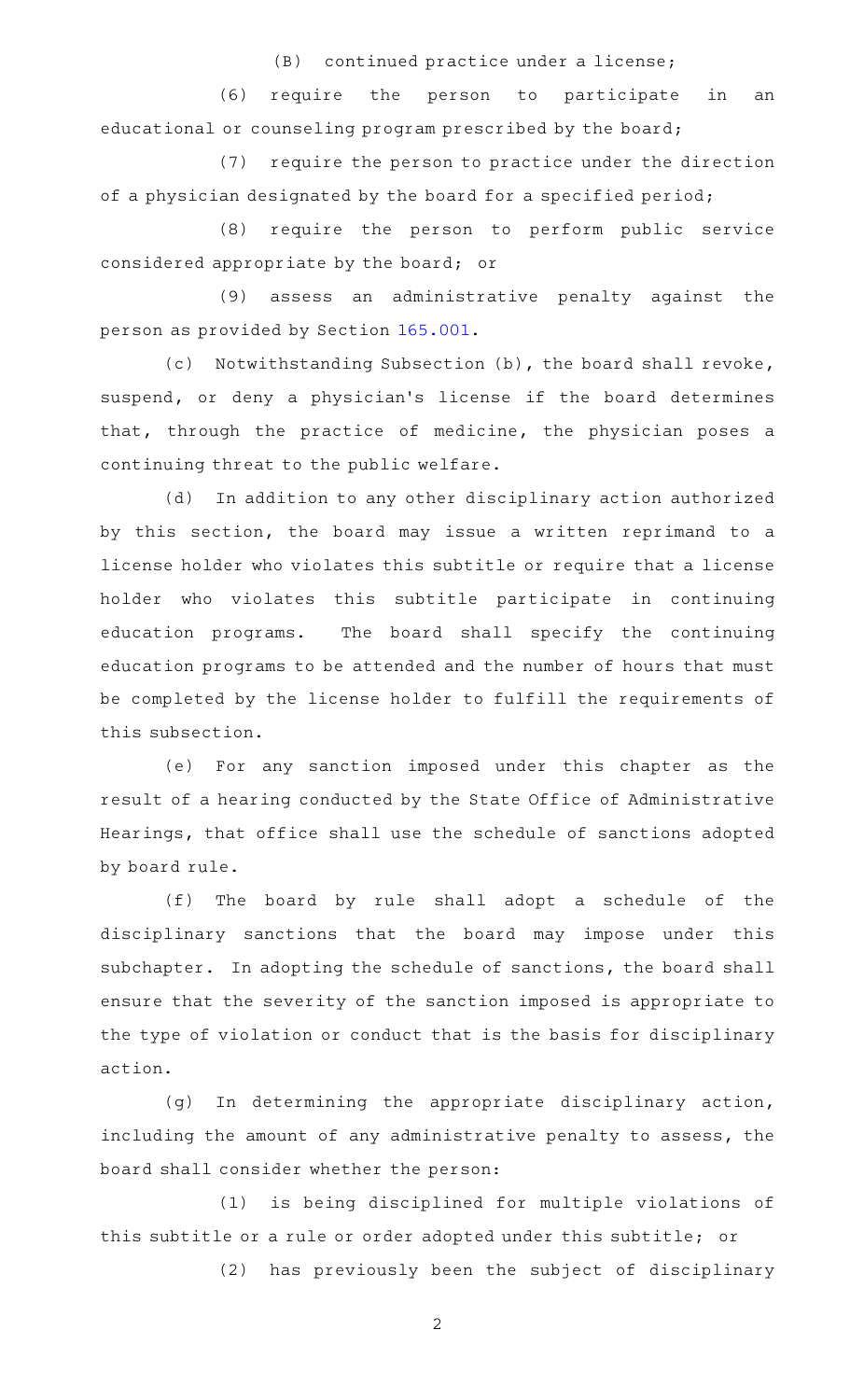action by the board.

 $(h)$  In the case of a person described by:

(1) Subsection  $(g)(1)$ , the board shall consider taking a more severe disciplinary action, including revocation of the person 's license, than the disciplinary action that would be taken for a single violation; and

(2) Subsection  $(g)(2)$ , the board shall consider revoking the person's license if the person has repeatedly been the subject of disciplinary action by the board.

(i) If the board chooses not to revoke the license of a person described by Subsection (g)(2), the board shall consider taking a more severe disciplinary action than the disciplinary action previously taken.

(j) In determining the appropriate disciplinary action, including the amount of any administrative penalty to impose, the board shall consider whether the violation relates directly to patient care or involves only an administrative violation. Acts 1999, 76th Leg., ch. 388, Sec. 1, eff. Sept. 1, 1999. Amended by Acts 2003, 78th Leg., ch. 202, Sec. 26, eff. June 10, 2003. Amended by:

Acts 2005, 79th Leg., Ch. 269 (S.B. [419](http://www.legis.state.tx.us/tlodocs/79R/billtext/html/SB00419F.HTM)), Sec. 1.34, eff. September 1, 2005.

Sec. 164.0015. REMEDIAL PLAN. (a) In addition to the authority under Sections [164.001](http://www.statutes.legis.state.tx.us/GetStatute.aspx?Code=OC&Value=164.001) and [164.002,](http://www.statutes.legis.state.tx.us/GetStatute.aspx?Code=OC&Value=164.002) the board may issue and establish the terms of a remedial plan to resolve the investigation of a complaint relating to this subtitle.

(b) A remedial plan may not contain a provision that:

(1) revokes, suspends, limits, or restricts a person's license or other authorization to practice medicine; or

(2) assesses an administrative penalty against a person.

(c)AAA remedial plan may not be imposed to resolve a complaint:

- (1) concerning:
	- $(A)$  a patient death;
	- $(B)$  the commission of a felony; or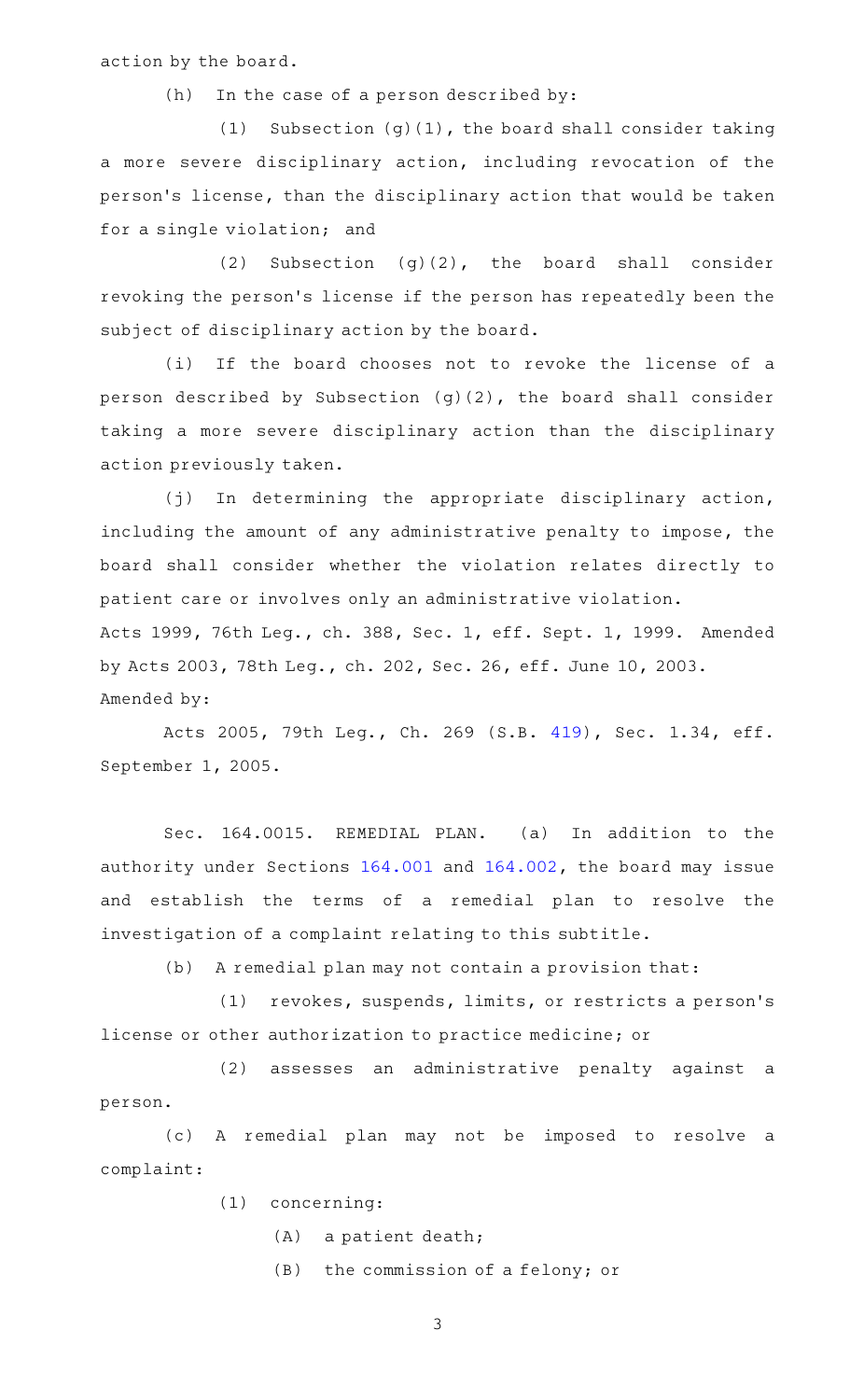(C) a matter in which the physician engaged in inappropriate sexual behavior or contact with a patient or became financially or personally involved with a patient in an inappropriate manner; or

 $(2)$  in which the appropriate resolution may involve a restriction on the manner in which a license holder practices medicine.

(d) The board may not issue a remedial plan to resolve a complaint against a license holder if the license holder has entered into a remedial plan with the board in the preceding five years.

(e) The board may assess a fee against a license holder participating in a remedial plan in an amount necessary to recover the costs of administering this plan.

 $(f)$  The board shall adopt rules necessary to implement this section.

Added by Acts 2011, 82nd Leg., R.S., Ch. 600 (S.B. [227](http://www.legis.state.tx.us/tlodocs/82R/billtext/html/SB00227F.HTM)), Sec. 1, eff. September 1, 2011.

Added by Acts 2011, 82nd Leg., R.S., Ch. 1349 (H.B. [680](http://www.legis.state.tx.us/tlodocs/82R/billtext/html/HB00680F.HTM)), Sec. 4, eff. September 1, 2011.

#### Amended by:

Acts 2019, 86th Leg., R.S., Ch. 1231 (H.B. [1504](http://www.legis.state.tx.us/tlodocs/86R/billtext/html/HB01504F.HTM)), Sec. 10, eff. September 1, 2019.

Sec. 164.002. BOARD DISPOSITION OF COMPLAINTS, CONTESTED CASES, AND OTHER MATTERS. (a) Unless precluded by law, the board may dispose of any complaint or matter relating to this subtitle or of any contested case by a stipulation, agreed settlement, or consent order.

(b) The board shall dispose of a complaint, contested case, or other matter in writing. If appropriate, the affected physician shall sign the writing.

(c) An agreed disposition is a disciplinary order for purposes of reporting under this subtitle and of administrative hearings and proceedings by state and federal regulatory agencies regarding the practice of medicine. An agreed disposition or a remedial plan under Section [164.0015](http://www.statutes.legis.state.tx.us/GetStatute.aspx?Code=OC&Value=164.0015) is public information.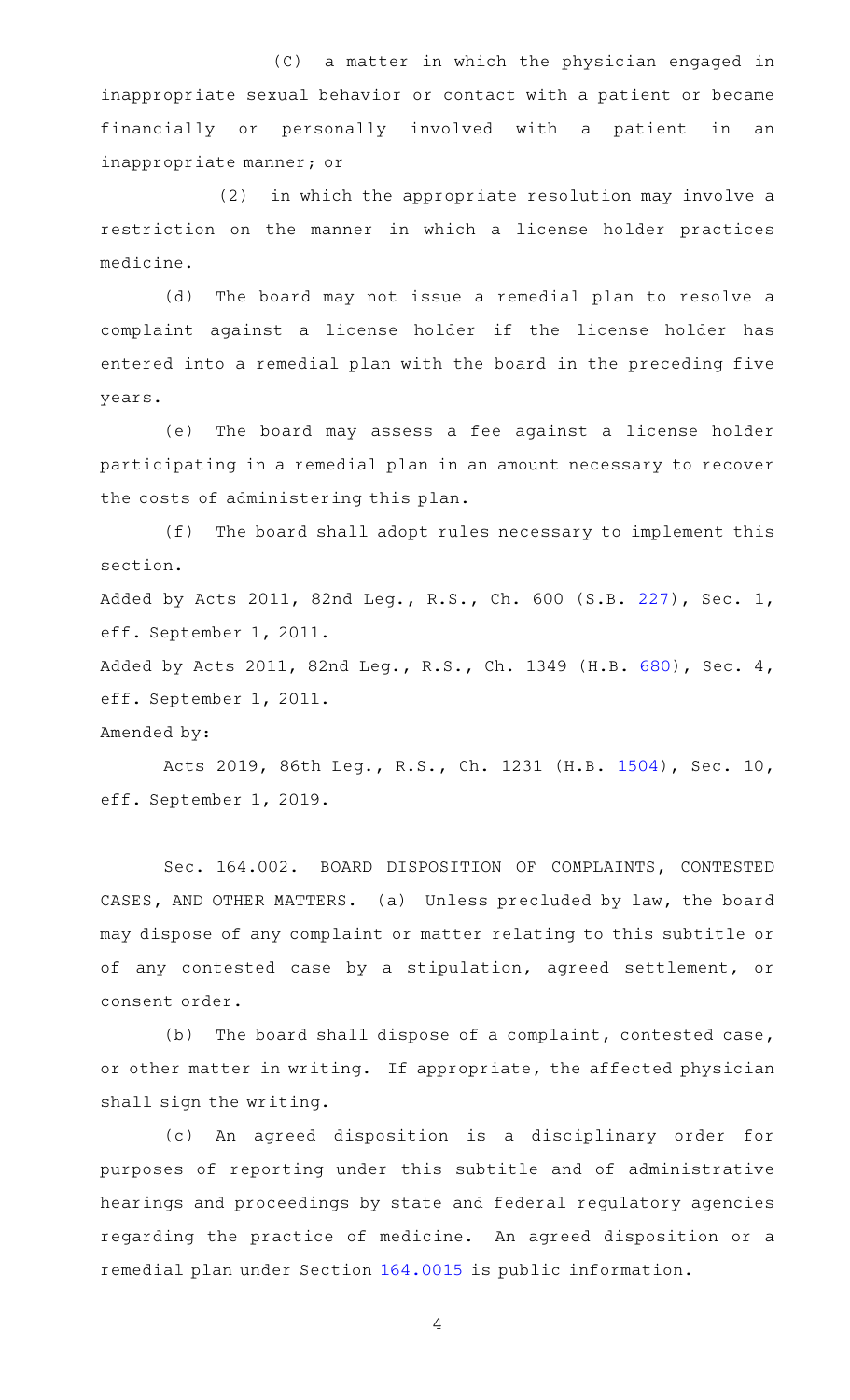(d) In civil litigation, an agreed disposition or a remedial plan under Section [164.0015](http://www.statutes.legis.state.tx.us/GetStatute.aspx?Code=OC&Value=164.0015) is a settlement agreement under Rule 408, Texas Rules of Evidence. This subsection does not apply to a license holder who has previously entered into an agreed disposition with the board of a different disciplinary matter or whose license the board is seeking to revoke.

(e) The board may not dismiss a complaint solely on the grounds that the case has not been scheduled for an informal meeting within the time required by Section [164.003](http://www.statutes.legis.state.tx.us/GetStatute.aspx?Code=OC&Value=164.003)(b).

Acts 1999, 76th Leg., ch. 388, Sec. 1, eff. Sept. 1, 1999. Amended by:

Acts 2005, 79th Leg., Ch. 269 (S.B. [419](http://www.legis.state.tx.us/tlodocs/79R/billtext/html/SB00419F.HTM)), Sec. 1.35, eff. September 1, 2005.

Acts 2011, 82nd Leg., R.S., Ch. 600 (S.B. [227](http://www.legis.state.tx.us/tlodocs/82R/billtext/html/SB00227F.HTM)), Sec. 2, eff. September 1, 2011.

Acts 2011, 82nd Leg., R.S., Ch. 1349 (H.B. [680](http://www.legis.state.tx.us/tlodocs/82R/billtext/html/HB00680F.HTM)), Sec. 5, eff. September 1, 2011.

Sec. 164.0025. DELEGATION OF CERTAIN COMPLAINT DISPOSITIONS. (a) The board may delegate to a committee of board employees the authority to dismiss or enter into an agreed settlement of a complaint that does not relate directly to patient care or that involves only administrative violations. The disposition determined by the committee must be approved by the board at a public meeting.

(b) A complaint delegated under this section shall be referred for informal proceedings under Section [164.003](http://www.statutes.legis.state.tx.us/GetStatute.aspx?Code=OC&Value=164.003) if:

(1) the committee of employees determines that the complaint should not be dismissed or settled;

(2) the committee is unable to reach an agreed settlement; or

(3) the affected physician requests that the complaint be referred for informal proceedings.

Added by Acts 2005, 79th Leg., Ch. 269 (S.B. [419](http://www.legis.state.tx.us/tlodocs/79R/billtext/html/SB00419F.HTM)), Sec. 1.36, eff. September 1, 2005.

Sec. 164.003. INFORMAL PROCEEDINGS. (a) The board by rule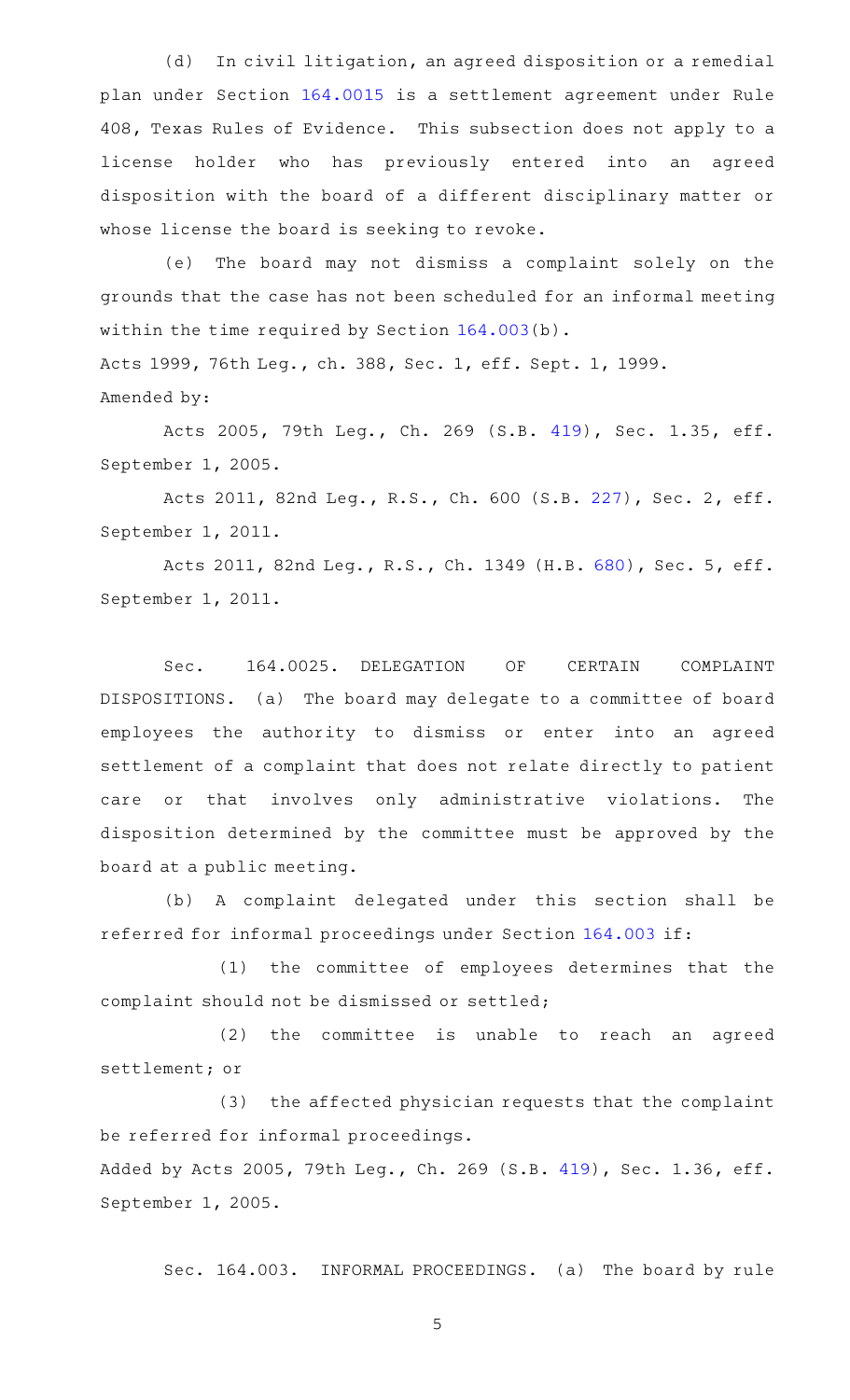shall adopt procedures governing:

(1) informal disposition of a contested case under Section [2001.056](http://www.statutes.legis.state.tx.us/GetStatute.aspx?Code=GV&Value=2001.056), Government Code; and

(2) informal proceedings held in compliance with Section [2001.054](http://www.statutes.legis.state.tx.us/GetStatute.aspx?Code=GV&Value=2001.054), Government Code.

(b) Rules adopted under this section must require that:

(1) an informal meeting in compliance with Section [2001.054](http://www.statutes.legis.state.tx.us/GetStatute.aspx?Code=GV&Value=2001.054), Government Code, be scheduled not later than the 180th day after the date the board's official investigation of the complaint is commenced as provided by Section [154.057\(](http://www.statutes.legis.state.tx.us/GetStatute.aspx?Code=OC&Value=154.057)b), unless good cause is shown by the board for scheduling the informal meeting after that date;

(2) the board give notice to the license holder of the time and place of the meeting not later than the 45th day before the date the meeting is held;

(3) the complainant and the license holder be provided an opportunity to be heard;

(4) at least one of the board members or district review committee members participating in the informal meeting as a panelist be a member who represents the public;

(5) the board's legal counsel or a representative of the attorney general be present to advise the board or the board 's staff;

(6) a member of the board's staff be at the meeting to present to the board's representative the facts the staff reasonably believes it could prove by competent evidence or qualified witnesses at a hearing; and

(7) if the complaint includes an allegation that the license holder has violated the standard of care, the panel conducting the informal proceeding consider whether the physician was practicing complementary and alternative medicine.

(c) An affected physician is entitled to:

(1) reply to the staff's presentation; and

(2) present the facts the physician reasonably believes the physician could prove by competent evidence or qualified witnesses at a hearing.

(d) After ample time is given for the presentations, the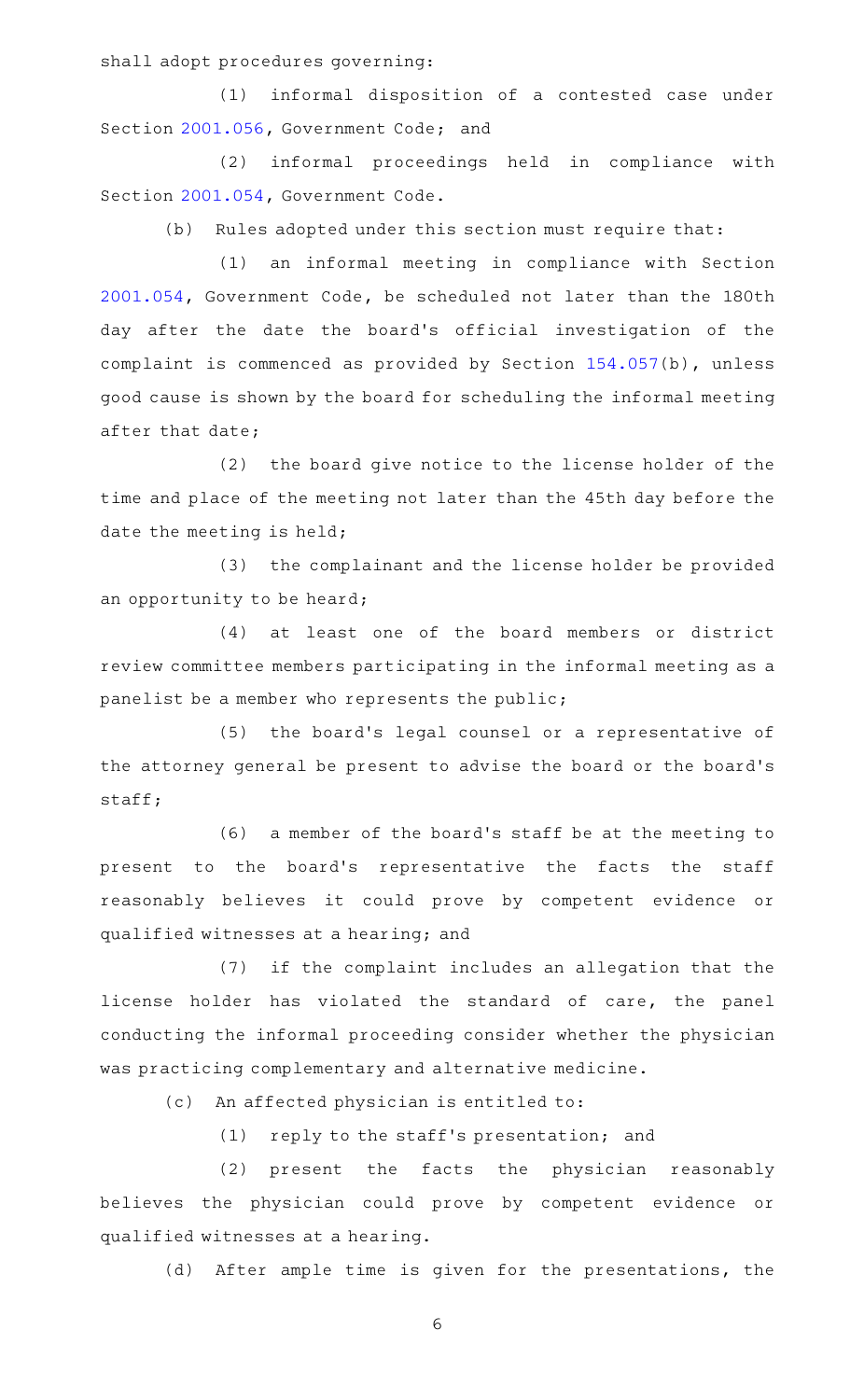board representative shall recommend that the investigation be closed or shall attempt to mediate the disputed matters and make a recommendation regarding the disposition of the case in the absence of a hearing under applicable law concerning contested cases.

(e) If the license holder has previously been the subject of disciplinary action by the board, the board shall schedule the informal meeting as soon as practicable but not later than the deadline prescribed by Subsection (b)(1).

(f) The notice required by Subsection  $(b)(2)$  must be accompanied by a written statement of the nature of the allegations and the information the board intends to use at the meeting. If the board does not provide the statement or information at that time, the license holder may use that failure as grounds for rescheduling the informal meeting. If the complaint includes an allegation that the license holder has violated the standard of care, the notice must include a copy of each report prepared by an expert physician reviewer under Section [154.0561](http://www.statutes.legis.state.tx.us/GetStatute.aspx?Code=OC&Value=154.0561). The license holder must provide to the board the license holder 's rebuttal at least 15 business days before the date of the meeting in order for the information to be considered at the meeting.

(f-1) Before providing a report to a license holder under Subsection (f), the board must redact any identifying information of an expert physician reviewer other than the specialty of the expert physician reviewer.

(g) The board by rule shall define circumstances constituting good cause for purposes of Subsection (b)(1), including the extended illness of a board investigator and an expert physician reviewer's delinquency in reviewing and submitting a report to the board.

(h) Section  $164.007(c)$  $164.007(c)$  applies to the board's investigation file used in an informal meeting under this section.

(i) On request by a physician under review, the board shall make a recording of the informal settlement conference proceeding. The recording is a part of the investigative file and may not be released to a third party unless authorized under this subtitle. The board may charge the physician a fee to cover the cost of recording the proceeding.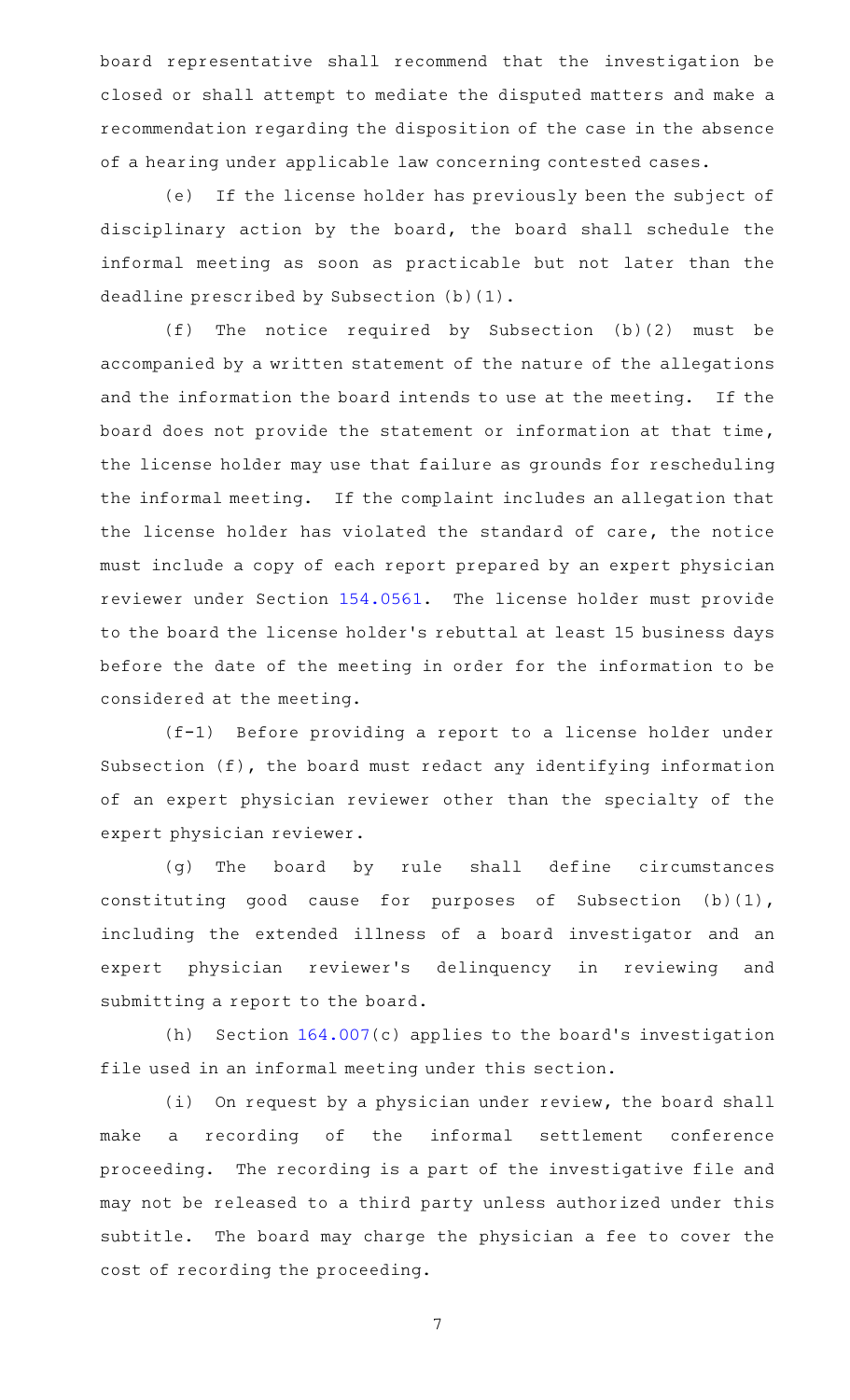Acts 1999, 76th Leg., ch. 388, Sec. 1, eff. Sept. 1, 1999. Amended by Acts 2003, 78th Leg., ch. 202, Sec. 27, eff. June 10, 2003. Amended by:

Acts 2005, 79th Leg., Ch. 269 (S.B. [419](http://www.legis.state.tx.us/tlodocs/79R/billtext/html/SB00419F.HTM)), Sec. 1.37, eff. September 1, 2005.

Acts 2011, 82nd Leg., R.S., Ch. 1349 (H.B. [680](http://www.legis.state.tx.us/tlodocs/82R/billtext/html/HB00680F.HTM)), Sec. 6, eff. September 1, 2011.

Acts 2019, 86th Leg., R.S., Ch. 1231 (H.B. [1504](http://www.legis.state.tx.us/tlodocs/86R/billtext/html/HB01504F.HTM)), Sec. 11, eff. September 1, 2019.

Sec. 164.0031. BOARD REPRESENTATION IN INFORMAL PROCEEDINGS. (a) In an informal meeting under Section [164.003](http://www.statutes.legis.state.tx.us/GetStatute.aspx?Code=OC&Value=164.003) or an informal hearing under Section [164.103,](http://www.statutes.legis.state.tx.us/GetStatute.aspx?Code=OC&Value=164.103) at least two panelists shall be appointed to determine whether an informal disposition is appropriate. At least one of the panelists must be a physician.

(b) Notwithstanding Subsection (a) and Section [164.003\(](http://www.statutes.legis.state.tx.us/GetStatute.aspx?Code=OC&Value=164.003)b)(4), an informal proceeding may be conducted by one panelist if the affected physician waives the requirement that at least two panelists conduct the informal proceeding. If the physician waives that requirement, the panelist may be either a physician or a member who represents the public.

(c) The panel requirements described by Subsection (a) do not apply to an informal proceeding conducted by the board under Section [164.003](http://www.statutes.legis.state.tx.us/GetStatute.aspx?Code=OC&Value=164.003) to show compliance with an order of the board. Added by Acts 2005, 79th Leg., Ch. 269 (S.B. [419](http://www.legis.state.tx.us/tlodocs/79R/billtext/html/SB00419F.HTM)), Sec. 1.38, eff. September 1, 2005.

Sec. 164.0032. ROLES AND RESPONSIBILITIES OF PARTICIPANTS IN INFORMAL PROCEEDINGS. (a) A board member or district review committee member that serves as a panelist at an informal meeting under Section [164.003](http://www.statutes.legis.state.tx.us/GetStatute.aspx?Code=OC&Value=164.003) shall make recommendations for the disposition of a complaint or allegation. The member may request the assistance of a board employee at any time.

(b) Board employees shall present a summary of the allegations against the affected physician and of the facts pertaining to the allegation that the employees reasonably believe may be proven by competent evidence at a formal hearing.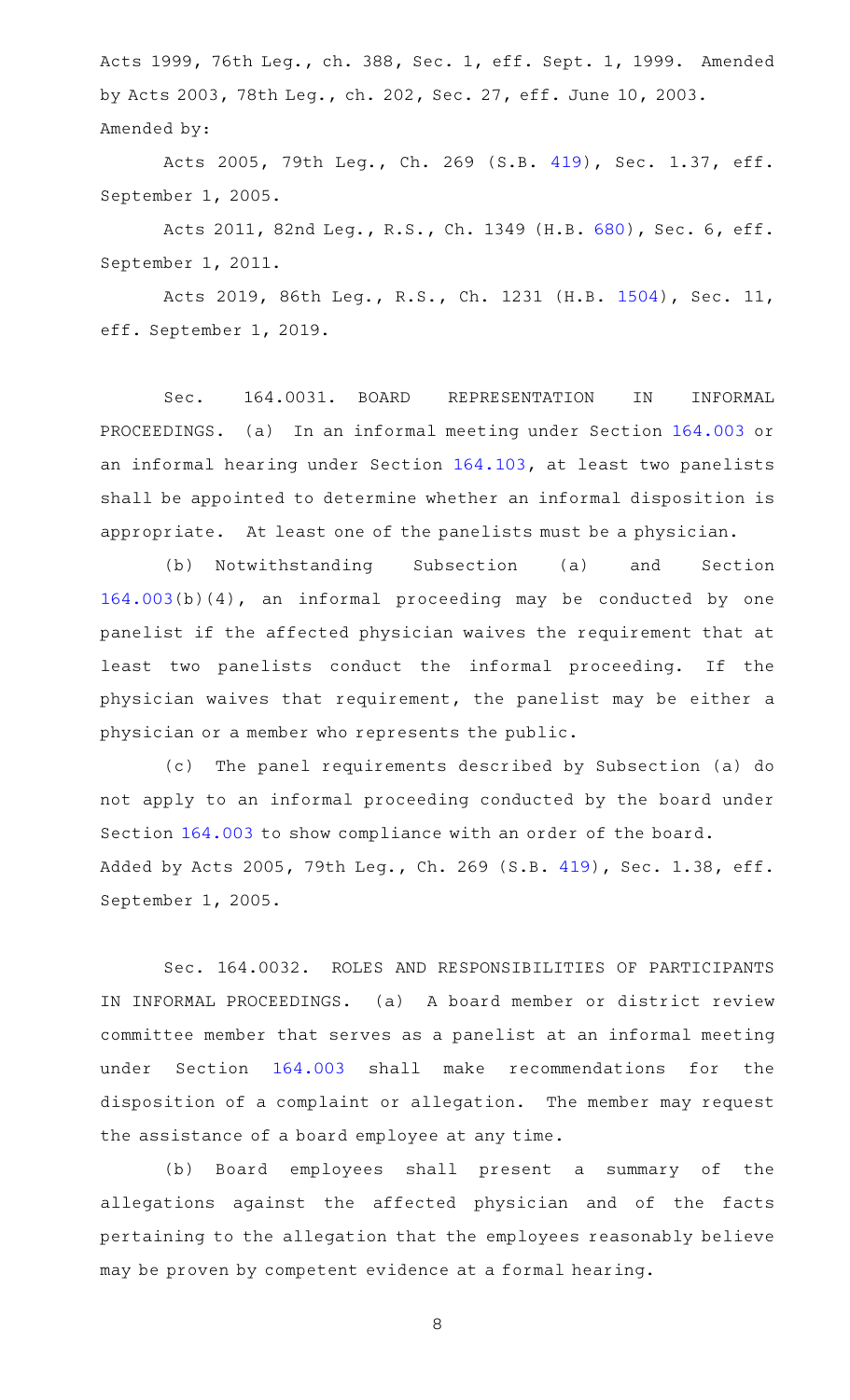(c) A board attorney shall act as counsel to the panel and, notwithstanding Subsection (e), shall be present during the informal meeting and the panel 's deliberations to advise the panel on legal issues that arise during the proceeding. The attorney may ask questions of participants in the informal meeting to clarify any statement made by the participant. The attorney shall provide to the panel a historical perspective on comparable cases that have appeared before the board, keep the proceedings focused on the case being discussed, and ensure that the board's employees and the affected physician have an opportunity to present information related to the case. During the panel's deliberations, the attorney may be present only to advise the panel on legal issues and to provide information on comparable cases that have appeared before the board.

(d) The panel and board employees shall provide an opportunity for the affected physician and the physician 's authorized representative to reply to the board employees ' presentation and to present oral and written statements and facts that the physician and representative reasonably believe could be proven by competent evidence at a formal hearing.

(e) An employee of the board who participated in the presentation of the allegation or information gathered in the investigation of the complaint, the affected physician, the physician 's authorized representative, the complainant, the witnesses, and members of the public may not be present during the deliberations of the panel. Only the members of the panel and the board attorney serving as counsel to the panel may be present during the deliberations.

(f) The panel shall recommend the dismissal of the complaint or allegations or, if the panel determines that the affected physician has violated a statute or board rule, the panel may recommend board action and terms for an informal settlement of the case.

(g) The panel's recommendations under Subsection (f) must be made in a written order and presented to the affected physician and the physician's authorized representative. The physician may accept the proposed settlement within the time established by the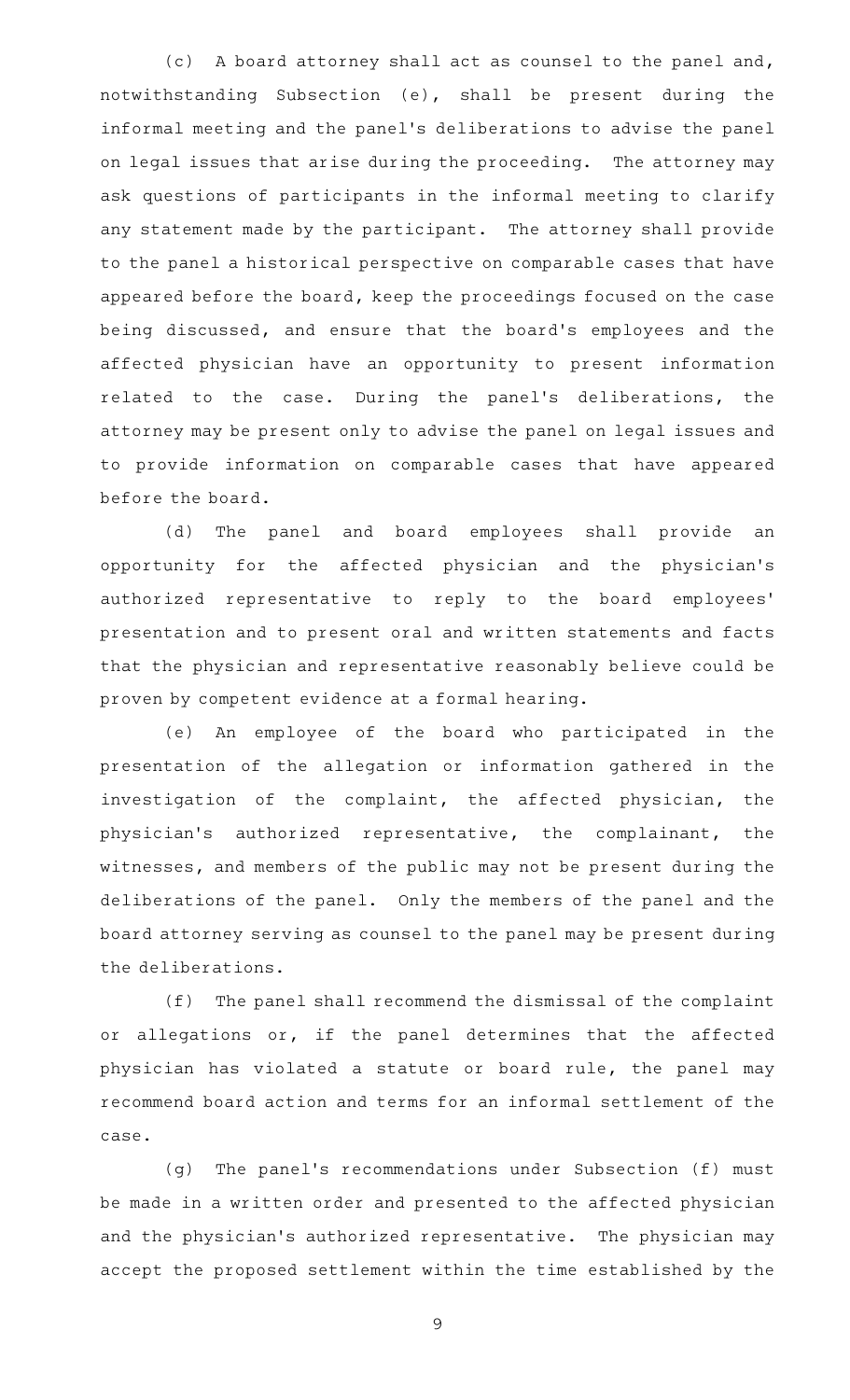panel at the informal meeting. If the physician rejects the proposed settlement or does not act within the required time, the board may proceed with the filing of a formal complaint with the State Office of Administrative Hearings.

(h) If the board rejects the panel's recommendation for settlement or dismissal, the board shall notify the physician and state in the board's minutes the reason for rejecting the recommendation and specify further action to be considered. In determining the appropriate further action to be taken, the board shall consider previous attempts to resolve the matter. Added by Acts 2005, 79th Leg., Ch. 269 (S.B. [419](http://www.legis.state.tx.us/tlodocs/79R/billtext/html/SB00419F.HTM)), Sec. 1.38, eff. September 1, 2005.

Sec. 164.0035. DISMISSAL OF BASELESS COMPLAINT. If, during the 180-day period prescribed by Section [164.003\(](http://www.statutes.legis.state.tx.us/GetStatute.aspx?Code=OC&Value=164.003)b)(1), the board determines that the complaint is a baseless or unfounded complaint, the board shall dismiss the complaint and include a statement in the records of the complaint that the reason for the dismissal is because the complaint was baseless or unfounded. The board shall adopt rules that establish criteria for determining that a complaint is baseless or unfounded.

Added by Acts 2003, 78th Leg., ch. 202, Sec. 28, eff. June 10, 2003.

Sec. 164.0036. NOTICE REGARDING CERTAIN COMPLAINTS. (a) If an informal meeting is not scheduled for a complaint before the 180th day after the date the board 's official investigation of the complaint is commenced under Section [154.057\(](http://www.statutes.legis.state.tx.us/GetStatute.aspx?Code=OC&Value=154.057)b), the board shall provide notice to all parties to the complaint. The notice must include an explanation of the reason why the informal meeting has not been scheduled. The notice under this subsection is not required if the notice would jeopardize an investigation.

(b) The board must include in its annual report to the legislature information about any complaint for which notice is required under Subsection (a), including the reason for failing to schedule the informal meeting before the 180-day deadline. The information provided under this subsection must also list any complaint in which the investigation has extended beyond the first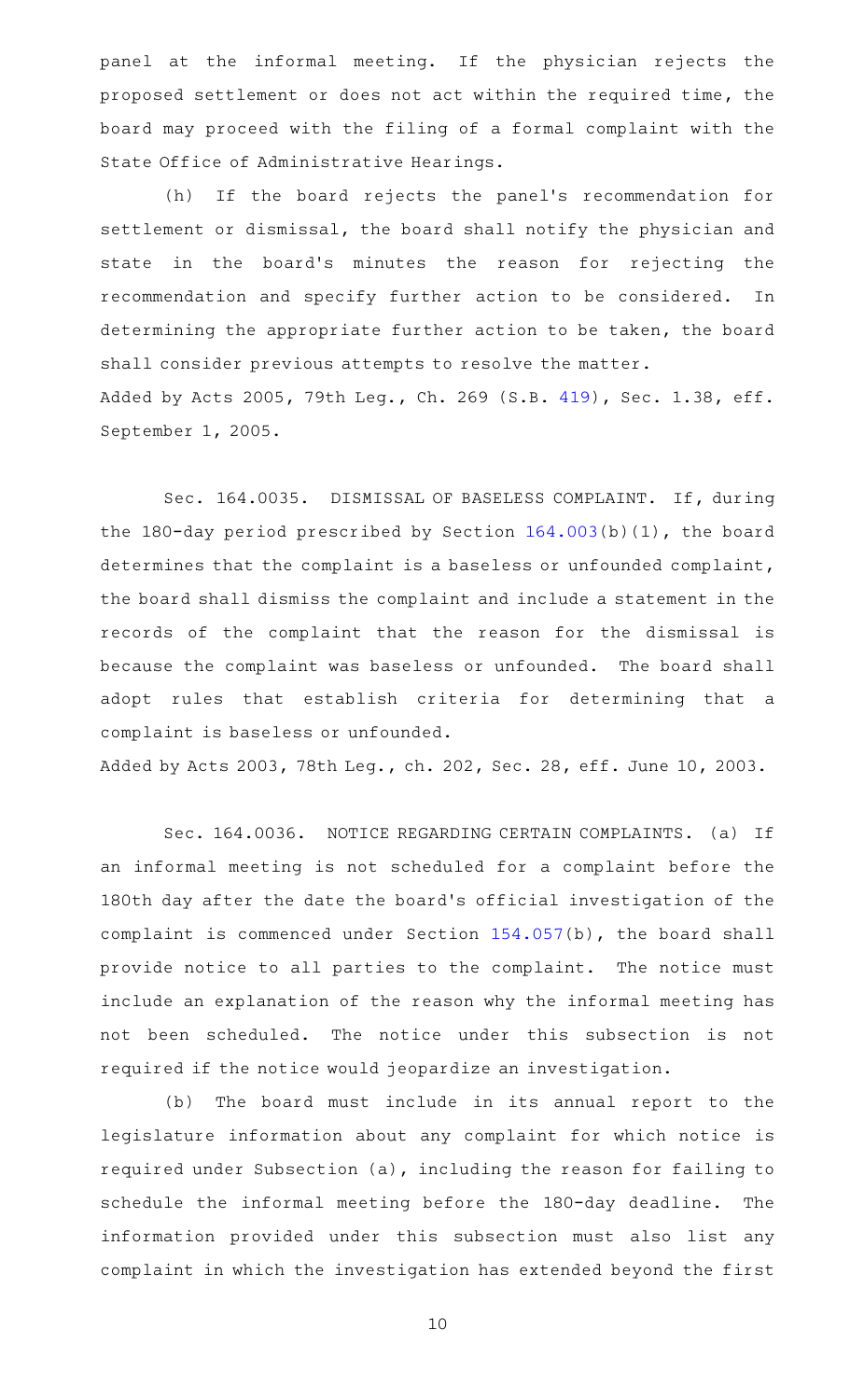anniversary of the date the complaint was filed with the board. Added by Acts 2005, 79th Leg., Ch. 269 (S.B. [419](http://www.legis.state.tx.us/tlodocs/79R/billtext/html/SB00419F.HTM)), Sec. 1.39, eff. September 1, 2005.

Sec. 164.004. COMPLIANCE WITH DUE PROCESS REQUIREMENTS. (a) Except in the case of a suspension under Section [164.059](http://www.statutes.legis.state.tx.us/GetStatute.aspx?Code=OC&Value=164.059) or under the terms of an agreement between the board and a license holder, a revocation, suspension, involuntary modification, or other disciplinary action relating to a license is not effective unless, before board proceedings are instituted:

 $(1)$  the board gives notice, in a manner consistent with the notice requirements under Section [154.053](http://www.statutes.legis.state.tx.us/GetStatute.aspx?Code=OC&Value=154.053), to the affected license holder of the facts or conduct alleged to warrant the intended action; and

(2) the license holder is given an opportunity to show compliance with all requirements of law for the retention of the license, at the license holder 's option, either in writing or through personal appearance at an informal meeting with one or more representatives of the board.

(b) If the license holder chooses to personally appear and an informal meeting is held, the board's staff and the board's representatives are subject to the ex parte provisions of Chapter [2001](http://www.statutes.legis.state.tx.us/GetStatute.aspx?Code=GV&Value=2001), Government Code, with regard to contacts with board members and administrative law judges concerning the case.

Acts 1999, 76th Leg., ch. 388, Sec. 1, eff. Sept. 1, 1999.

Sec. 164.005. INITIATION OF CHARGES; FORMAL COMPLAINT. (a) In this section, "formal complaint" means a written statement made by a credible person that is filed and presented by a board representative charging a person with having committed an act that, if proven, could affect the legal rights or privileges of a license holder or other person under the board's jurisdiction.

(b) Unless otherwise specified, a proceeding under this subtitle or other applicable law and a charge against a license holder may be instituted by an authorized representative of the board.

(c) A charge must: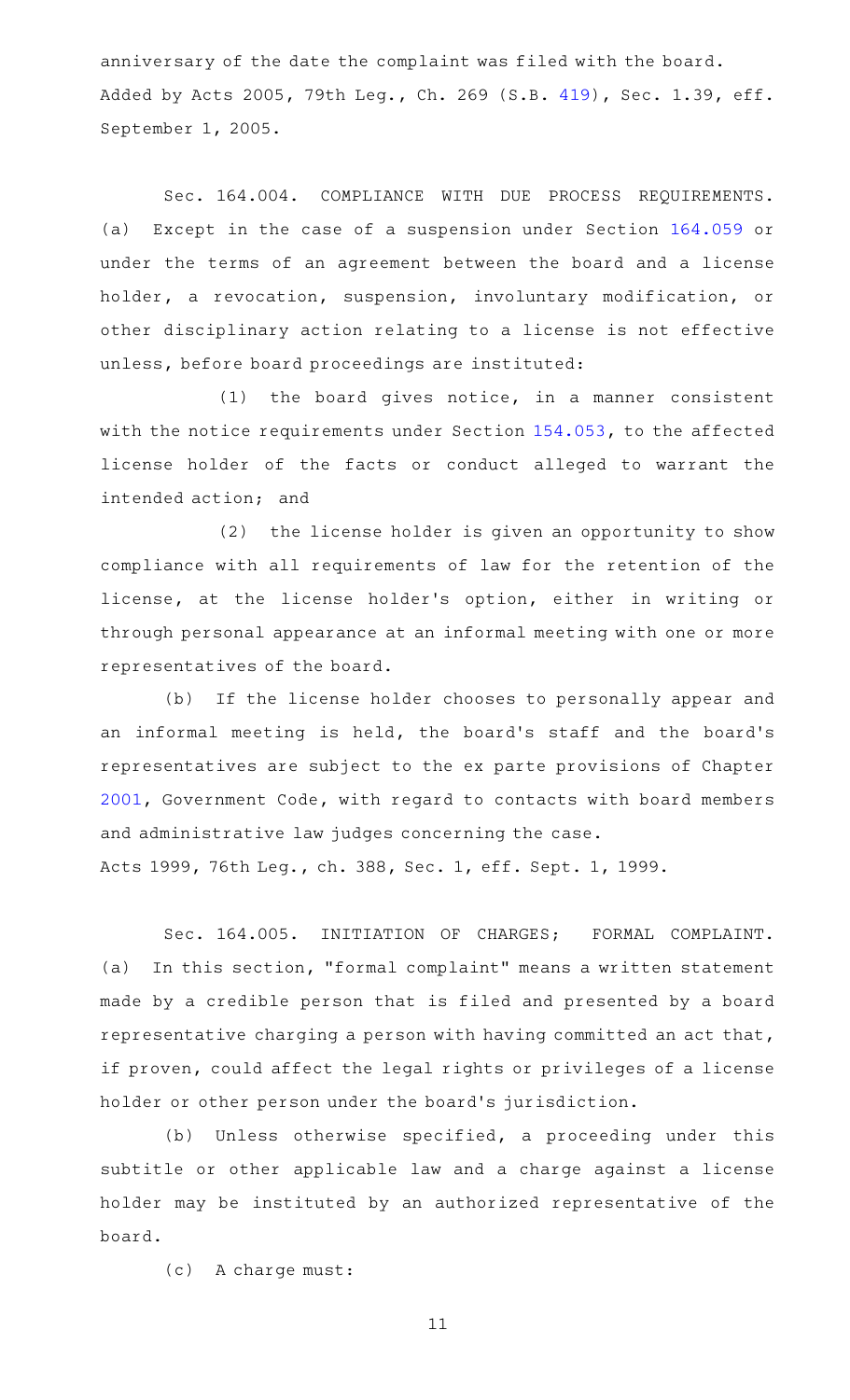(1) be filed with the board's records custodian or assistant records custodian; and

(2) detail the nature of the charge as required by this subtitle or other applicable law.

(d) The board president or a designee shall ensure a copy of the charges is served on the respondent or the respondent 's counsel of record.

(e) The president or designee shall notify the State Office of Administrative Hearings of a formal complaint.

(f)AAA formal complaint must allege with reasonable certainty each specific act relied on by the board to constitute a violation of a specific statute or rule. The formal complaint must be specific enough to:

(1) enable a person of common understanding to know what is meant by the formal complaint; and

(2) give the person who is the subject of the formal complaint notice of each particular act alleged to be a violation of a specific statute or rule.

(g) The board shall adopt rules to promote discovery by each party to a contested case.

Acts 1999, 76th Leg., ch. 388, Sec. 1, eff. Sept. 1, 1999.

Amended by:

Acts 2019, 86th Leg., R.S., Ch. 1231 (H.B. [1504](http://www.legis.state.tx.us/tlodocs/86R/billtext/html/HB01504F.HTM)), Sec. 12, eff. September 1, 2019.

Sec. 164.006. SERVICE OF NOTICE. (a) Notice to the respondent of a hearing about the charges against the person must be served:

(1) in accordance with Chapter  $2001$ , Government Code; and

(2) by certified mail.

(b) If notice described by Subsection (a) is impossible or cannot be effected, the board shall publish once a week for two successive weeks a notice of the hearing in a newspaper published in the county of the last known place of practice in this state of the person, if known.

(c) If the license holder is not currently practicing in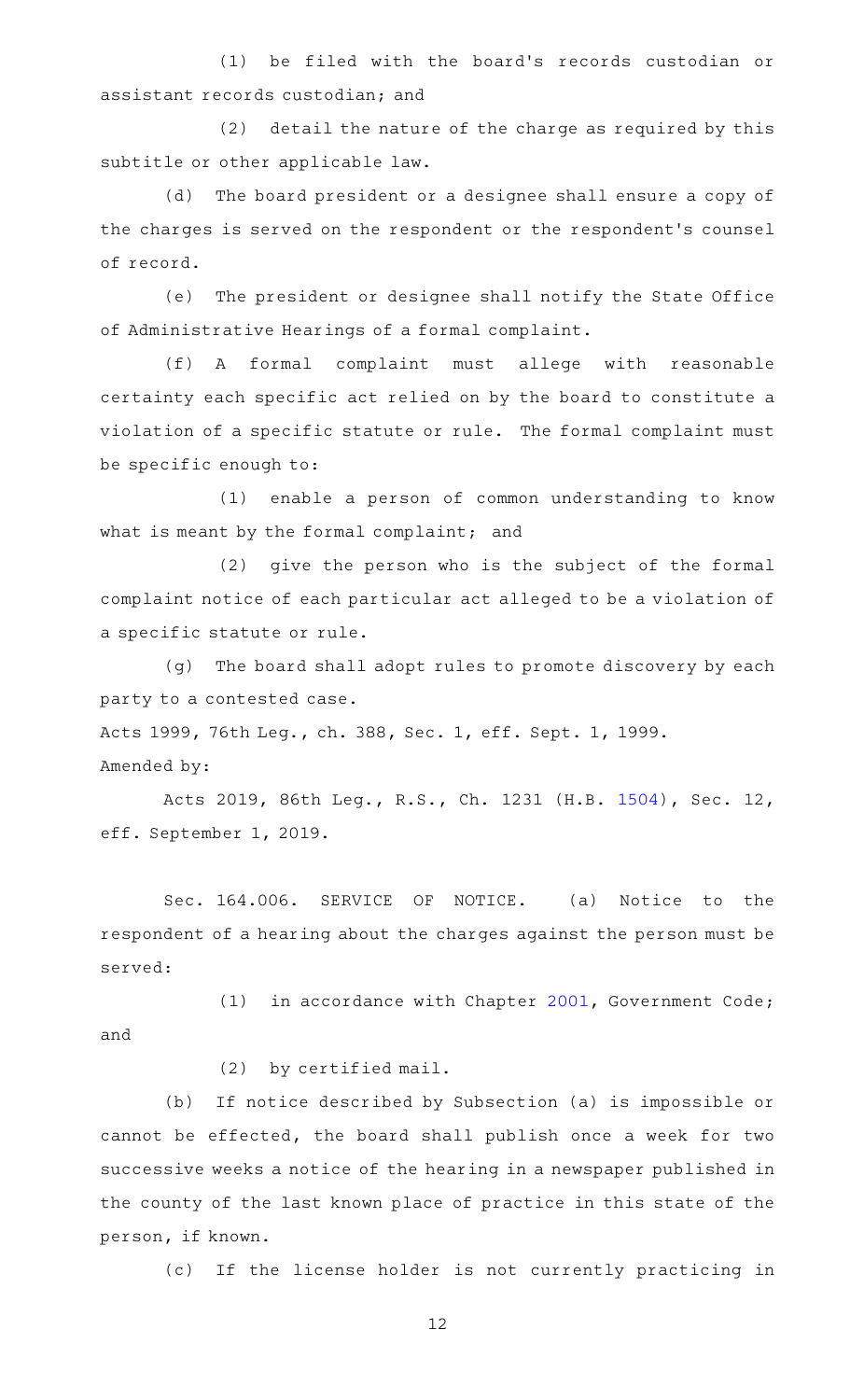this state as evidenced by information in the board files, or if the last county of practice is unknown, the notice shall be published in a newspaper in Travis County.

(d) If publication of notice is used, the date of hearing may not be earlier than the 10th day after the date of the last publication.

Acts 1999, 76th Leg., ch. 388, Sec. 1, eff. Sept. 1, 1999. Amended by:

Acts 2019, 86th Leg., R.S., Ch. 1231 (H.B. [1504](http://www.legis.state.tx.us/tlodocs/86R/billtext/html/HB01504F.HTM)), Sec. 13, eff. September 1, 2019.

Sec. 164.007. ADMINISTRATIVE HEARINGS; CONFIDENTIALITY ISSUES. (a) The board by rule shall adopt procedures governing formal disposition of a contested case under Chapter [2001](http://www.statutes.legis.state.tx.us/GetStatute.aspx?Code=GV&Value=2001), Government Code. A formal hearing shall be conducted by an administrative law judge employed by the State Office of Administrative Hearings. After receiving the administrative law judge 's findings of fact and conclusions of law, the board shall:

 $(1)$  dispose of the contested case by issuing a final order based on the administrative law judge 's findings of fact and conclusions of law; or

(2) appeal the administrative law judge's findings of fact and conclusions of law in the manner provided by Section [164.0072](http://www.statutes.legis.state.tx.us/GetStatute.aspx?Code=OC&Value=164.0072).

(a-1) Notwithstanding Section [2001.058\(](http://www.statutes.legis.state.tx.us/GetStatute.aspx?Code=GV&Value=2001.058)e), Government Code, the board may not change a finding of fact or conclusion of law or vacate or modify an order of the administrative law judge. For each case, the board has the sole authority and discretion to determine the appropriate action or sanction. The administrative law judge may not make any recommendation regarding the appropriate action or sanction.

(b) Notwithstanding this subtitle or other law, the board may employ, retain, and compensate:

 $(1)$  attorneys, consultants, and other professionals as necessary and appropriate to serve as board consultants or special counsel to prosecute complaints filed with the board on behalf of the hearings division and investigating division; and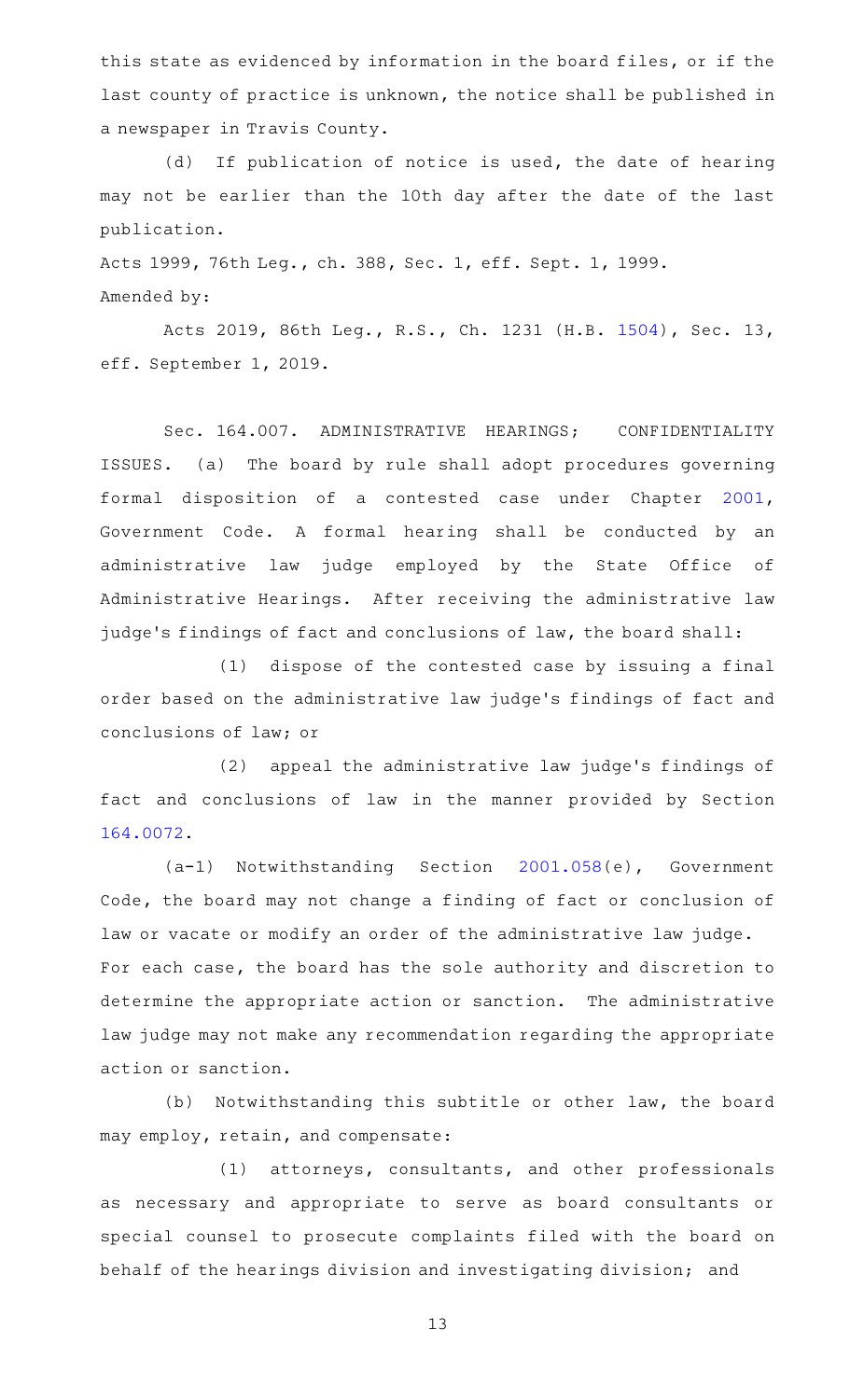(2) court reporters and other staff necessary to prepare for or represent the board in the hearings authorized by this section.

(c) Each complaint, adverse report, investigation file, other investigation report, and other investigative information in the possession of or received or gathered by the board or its employees or agents relating to a license holder, an application for license, or a criminal investigation or proceeding is privileged and confidential and is not subject to discovery, subpoena, or other means of legal compulsion for release to anyone other than the board or its employees or agents involved in discipline of a license holder. For purposes of this subsection, investigative information includes information relating to the identity of, and a report made by, a physician performing or supervising compliance monitoring for the board.

(d) Not later than the 30th day after the date of receipt of a written request from a license holder who is the subject of a formal complaint initiated and filed under Section [164.005](http://www.statutes.legis.state.tx.us/GetStatute.aspx?Code=OC&Value=164.005) or from the license holder 's counsel of record, and subject to any other privilege or restriction set forth by rule, statute, or legal precedent, and unless good cause is shown for delay, the board shall provide the license holder with access to all information in its possession that the board intends to offer into evidence in presenting its case in chief at the contested hearing on the complaint. The board is not required to provide:

 $(1)$  a board investigative report or memorandum;

(2) the identity of a nontestifying complainant; or

(3) attorney-client communications, attorney work product, or other materials covered by a privilege recognized by the Texas Rules of Civil Procedure or the Texas Rules of Evidence.

(e) Furnishing information under Subsection (d) does not constitute a waiver of privilege or confidentiality under this subtitle or other applicable law.

(f) Investigative information in the possession of the board or an employee or agent relating to discipline of a license holder may be disclosed to:

 $(1)$  the appropriate licensing authority of: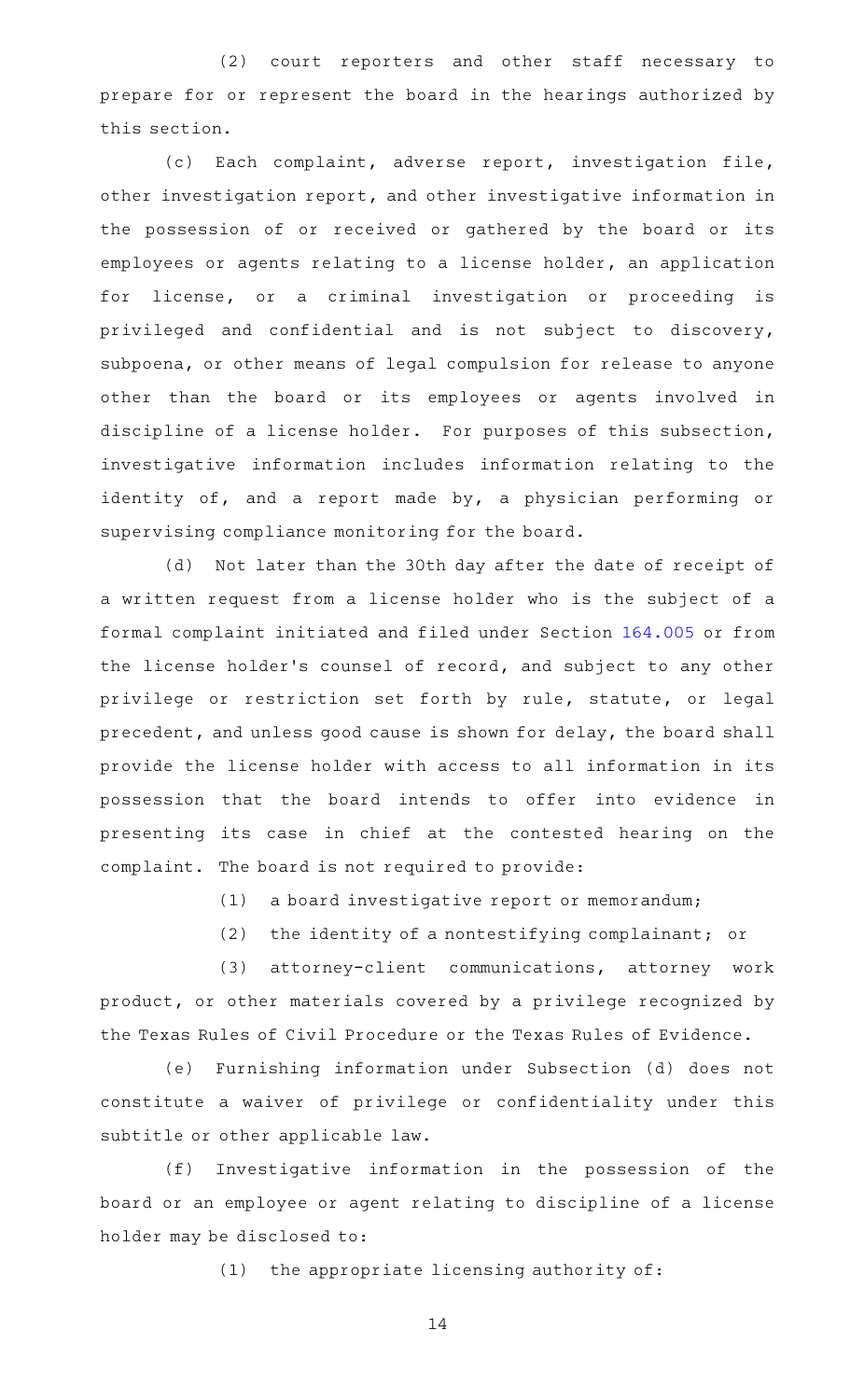$(A)$  another state; or

(B) a territory or country in which the license holder is licensed or has applied for a license; or

(2) a medical peer review committee reviewing an application for privileges or the qualifications of the license holder with respect to retaining privileges.

(g) If investigative information in the possession of the board or its employees or agents indicates that a crime may have been committed, the board shall report the information to the appropriate law enforcement agency.

(h) The board shall cooperate with and assist a law enforcement agency conducting a criminal investigation of a license holder by providing information that is relevant to the criminal investigation to the investigating agency. Information disclosed by the board to an investigative agency remains confidential and may not be disclosed by the investigating agency except as necessary to further the investigation.

Acts 1999, 76th Leg., ch. 388, Sec. 1, eff. Sept. 1, 1999. Amended by Acts 2001, 77th Leg., ch. 1201, Sec. 2, eff. June 15, 2001. Amended by:

Acts 2005, 79th Leg., Ch. 269 (S.B. [419](http://www.legis.state.tx.us/tlodocs/79R/billtext/html/SB00419F.HTM)), Sec. 1.40, eff. September 1, 2005.

Acts 2011, 82nd Leg., R.S., Ch. 1349 (H.B. [680](http://www.legis.state.tx.us/tlodocs/82R/billtext/html/HB00680F.HTM)), Sec. 7, eff. September 1, 2011.

Acts 2019, 86th Leg., R.S., Ch. 1231 (H.B. [1504](http://www.legis.state.tx.us/tlodocs/86R/billtext/html/HB01504F.HTM)), Sec. 14, eff. September 1, 2019.

Sec. 164.0071. HEARINGS ON CERTAIN COMPLAINTS. (a) In a formal hearing described by Section [164.007](http://www.statutes.legis.state.tx.us/GetStatute.aspx?Code=OC&Value=164.007) in which the sole basis for disciplinary action is the basis described by Section [164.051\(](http://www.statutes.legis.state.tx.us/GetStatute.aspx?Code=OC&Value=164.051)a)(7), the board shall provide evidence from the board 's investigation that shows the basis for the board's findings required by that subdivision.

(b) In any formal hearing described by Section [164.007](http://www.statutes.legis.state.tx.us/GetStatute.aspx?Code=OC&Value=164.007), information obtained as a result of peer review may not be used as evidence except as the basis for the opinion of an expert witness called by the board. When admitted into evidence, this information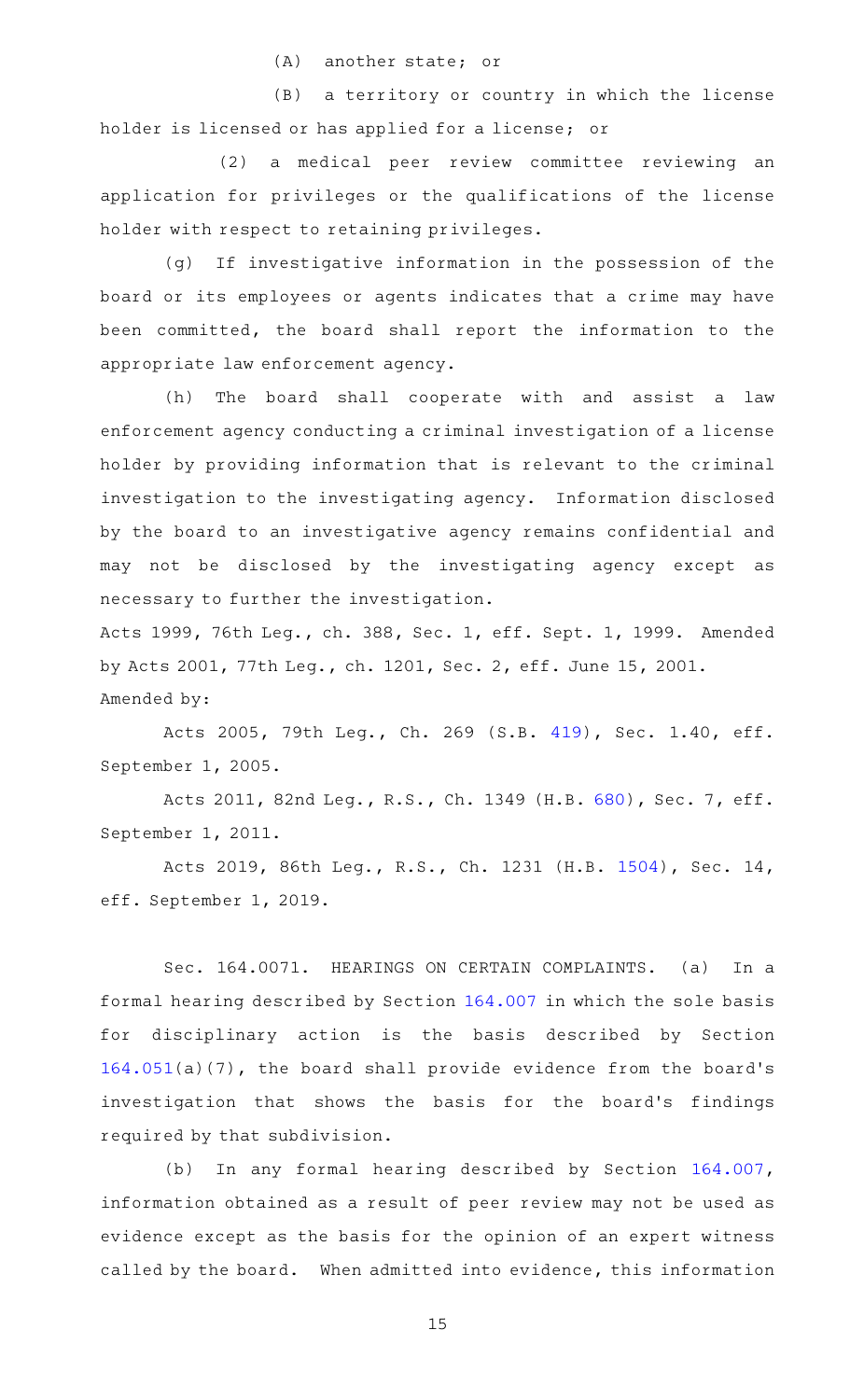shall be admitted under seal to protect the confidentiality of the documents. In the event that a decision of the board or the State Office of Administrative Hearings is appealed to a district court or other court, the confidentiality protections relating to the medical peer review committee documents shall continue.

(c)AAA member of a peer review committee is not subject to subpoena and may not be compelled to provide evidence in a formal hearing.

Added by Acts 2005, 79th Leg., Ch. 269 (S.B. [419](http://www.legis.state.tx.us/tlodocs/79R/billtext/html/SB00419F.HTM)), Sec. 1.41, eff. September 1, 2005.

Sec. 164.0072. BOARD APPEAL OF FINDINGS OF FACT AND CONCLUSIONS OF LAW. (a) The board may, before disposing of a contested case by issuing a final order, obtain judicial review of any finding of fact or conclusion of law issued by the administrative law judge by filing suit in a Travis County district court not later than the 30th day after the date the findings of fact and conclusions of law are issued.

(b) The board shall join in a suit filed under this section the respondent in the contested case for which the board seeks to obtain judicial review.

(c) The scope of judicial review under this section is the same as the scope of judicial review provided for an appeal under Section [164.009.](http://www.statutes.legis.state.tx.us/GetStatute.aspx?Code=OC&Value=164.009)

(d) After the court issues a final order in a suit filed under this section, the board shall dispose of the contested case by issuing a final order based on the court's final order. The respondent may not appeal a sanction ordered by the board unless the sanction exceeds the board's published sanctions guidelines. Added by Acts 2019, 86th Leg., R.S., Ch. 1231 (H.B. [1504](http://www.legis.state.tx.us/tlodocs/86R/billtext/html/HB01504F.HTM)), Sec. 15, eff. September 1, 2019.

Sec. 164.008. RIGHT TO COUNSEL. In a hearing involving a disciplinary action under this subtitle, the respondent is entitled to appear personally, by counsel, or both. Acts 1999, 76th Leg., ch. 388, Sec. 1, eff. Sept. 1, 1999.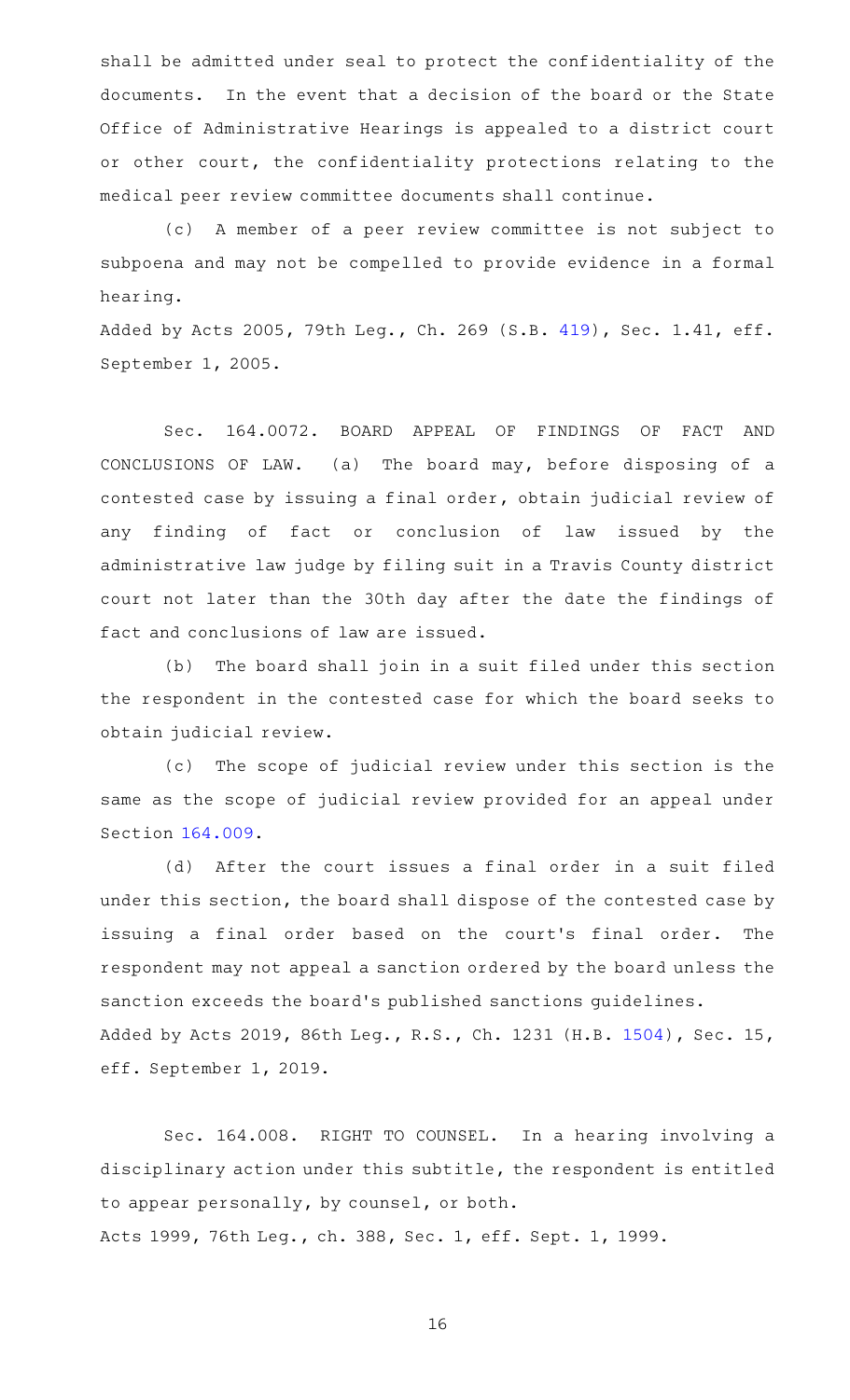Sec. 164.009. JUDICIAL REVIEW. A person whose license to practice medicine has been revoked or who is subject to other disciplinary action by the board may appeal to a Travis County district court not later than the 30th day after the date the board decision is final.

Acts 1999, 76th Leg., ch. 388, Sec. 1, eff. Sept. 1, 1999.

Sec. 164.010. MONITORING OF LICENSE HOLDER. (a) The board by rule shall develop a system to monitor compliance with the requirements of this subtitle of license holders who are the subject of disciplinary action.

(b) Rules adopted under this section must include procedures to:

(1) monitor for compliance a license holder ordered by the board to perform certain acts; and

(2) identify and monitor license holders who are the subject of disciplinary action and who present a continuing threat to the public welfare through the practice of medicine.

(c) The board shall immediately investigate:

(1) a violation of a disciplinary order by a license holder described by Subsection (a); or

(2) a complaint filed against a license holder described by Subsection (a).

Acts 1999, 76th Leg., ch. 388, Sec. 1, eff. Sept. 1, 1999. Amended by Acts 2003, 78th Leg., ch. 202, Sec. 29, eff. June 10, 2003.

Sec. 164.011. LICENSE STATUS PENDING APPEAL. (a) The board 's decision on a disciplinary matter may not be enjoined or stayed except on application to the appropriate court after notice to the board.

(b) A person may not practice medicine or deliver health care services in violation of a disciplinary order or action of the board while an appeal is pending unless the order or action is stayed by the appropriate court.

(c)AAA stay or injunction may not be granted if the license holder 's continued practice presents a danger to the public. A stay or injunction may not be granted for a term that exceeds 120 days.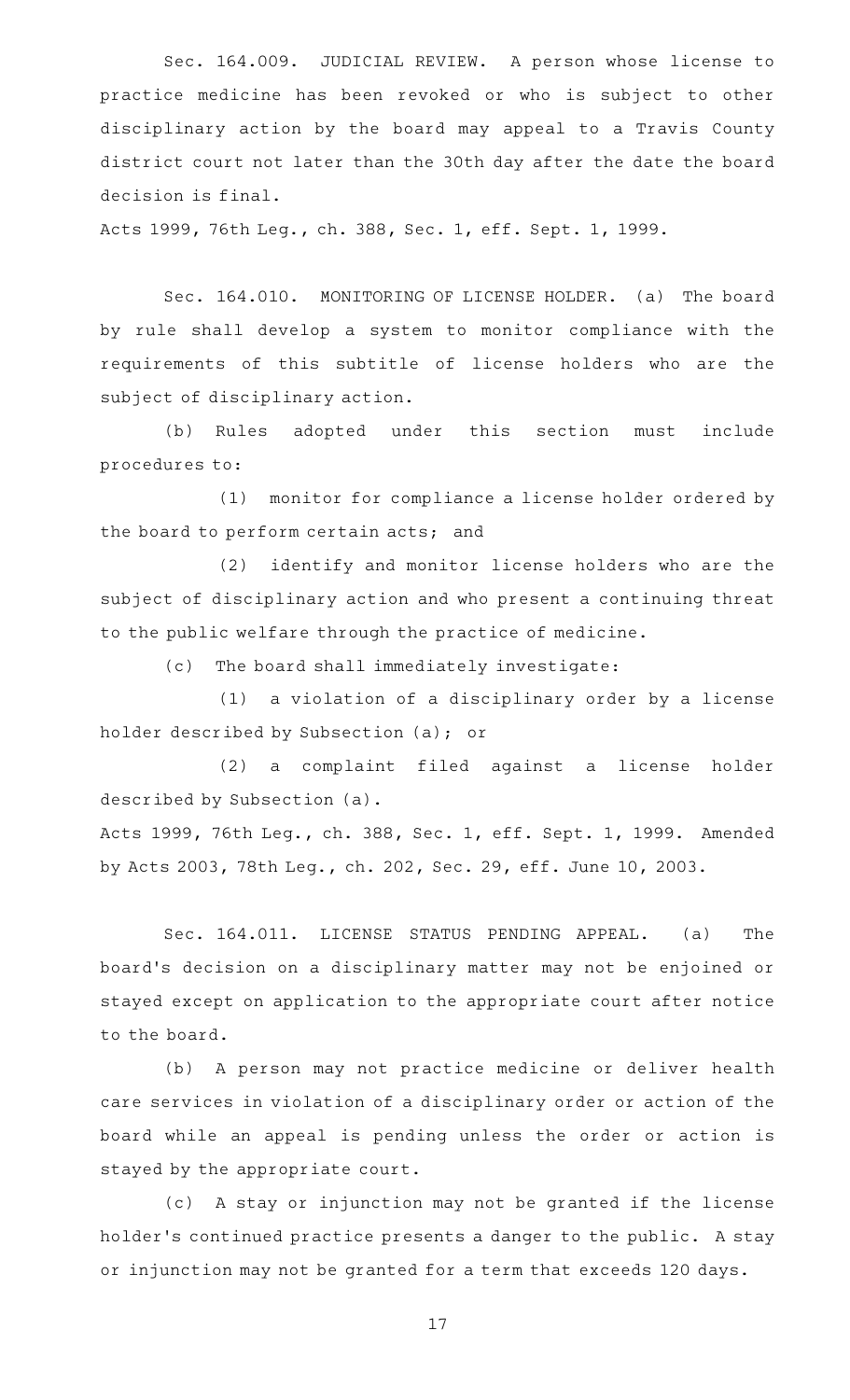Acts 1999, 76th Leg., ch. 388, Sec. 1, eff. Sept. 1, 1999. Amended by Acts 2003, 78th Leg., ch. 202, Sec. 30, eff. June 10, 2003.

### SUBCHAPTER B. LICENSE DENIAL AND DISCIPLINARY ACTIONS

Sec. 164.051. GROUNDS FOR DENIAL OR DISCIPLINARY ACTION. (a) The board may refuse to admit a person to its examination or refuse to issue a license to practice medicine and may take disciplinary action against a person if the person:

(1) commits an act prohibited under Section  $164.052$ ;

 $(2)$  is convicted of, or is placed on deferred adjudication community supervision or deferred disposition for:

(A) a felony; or

(B) a misdemeanor involving moral turpitude;

(3) commits or attempts to commit a direct or indirect violation of a rule adopted under this subtitle, either as a principal, accessory, or accomplice;

(4) is unable to practice medicine with reasonable skill and safety to patients because of:

- $(A)$  illness;
- (B) drunkenness;

(C) excessive use of drugs, narcotics, chemicals, or another substance; or

 $(D)$  a mental or physical condition;

(5) is found by a court judgment to be of unsound mind;

(6) fails to practice medicine in an acceptable professional manner consistent with public health and welfare;

(7) is removed, suspended, or is subject to disciplinary action taken by the person's peers in a local, regional, state, or national professional medical association or society, or is disciplined by a licensed hospital or medical staff of a hospital, including removal, suspension, limitation of hospital privileges, or other disciplinary action, if the board finds that the action:

(A) was based on unprofessional conduct or professional incompetence that was likely to harm the public; and

(B) was appropriate and reasonably supported by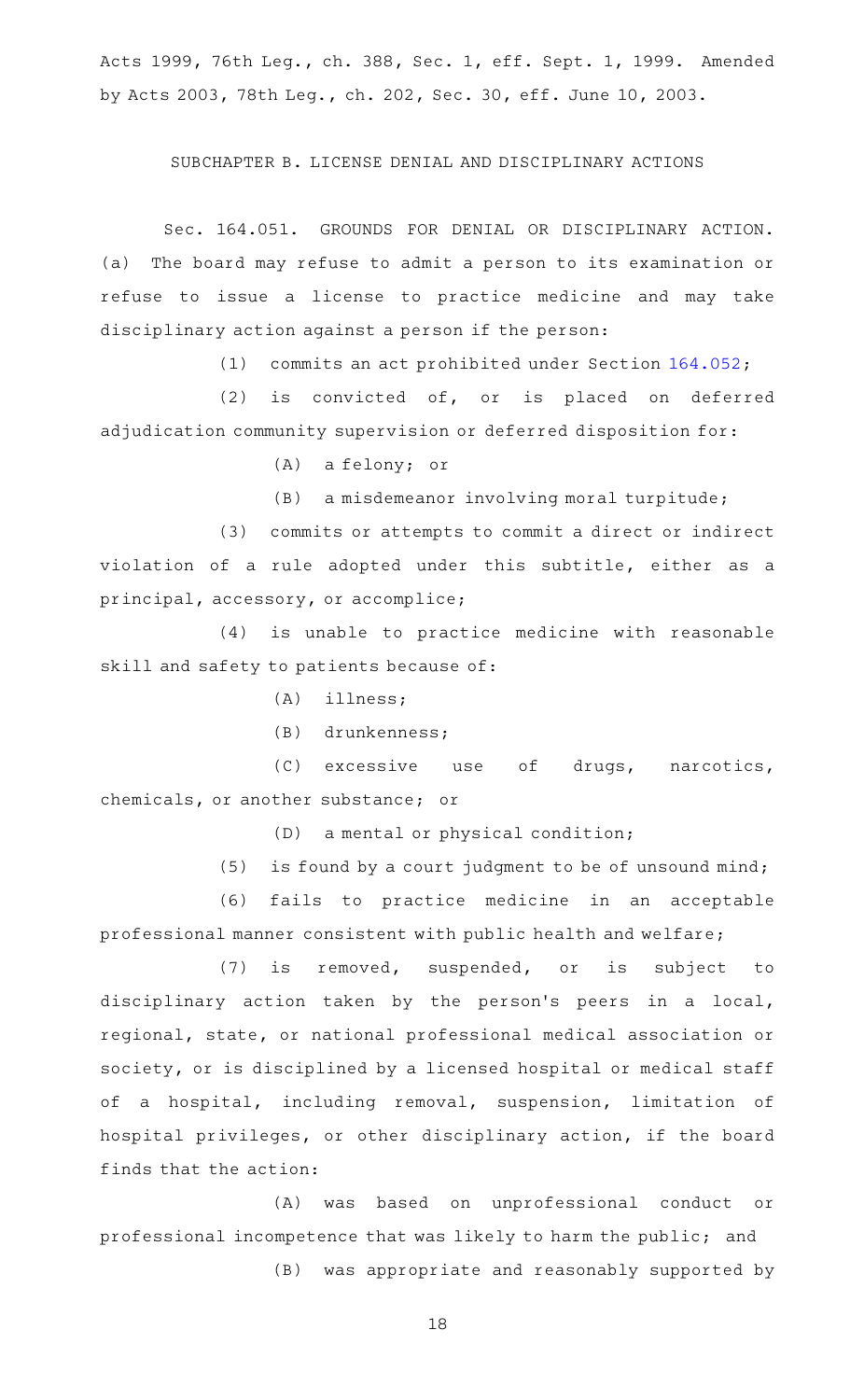evidence submitted to the board;

(8) is subject to repeated or recurring meritorious health care liability claims that in the board's opinion evidence professional incompetence likely to injure the public; or

(9) except as provided by Subsection (d), holds a license to practice medicine subject to disciplinary action by another state, or subject to disciplinary action by the uniformed services of the United States, based on acts by the person that are prohibited under Section [164.052](http://www.statutes.legis.state.tx.us/GetStatute.aspx?Code=OC&Value=164.052) or are similar to acts described by this subsection.

(b) Action taken by a professional medical association, society, or hospital medical staff under Subsection (a)(7) does not constitute state action.

(c) A certified copy of the record of another state that takes action described by Subsection (a)(9) or (d) is conclusive evidence of that action.

(d) The board shall revoke a license issued under this subtitle if the license holder held a license to practice medicine in another state that has been revoked by the licensing authority in that state.

Acts 1999, 76th Leg., ch. 388, Sec. 1, eff. Sept. 1, 1999. Amended by Acts 2003, 78th Leg., ch. 202, Sec. 31, eff. June 10, 2003.

Sec. 164.052. PROHIBITED PRACTICES BY PHYSICIAN OR LICENSE APPLICANT. (a) A physician or an applicant for a license to practice medicine commits a prohibited practice if that person:

(1) submits to the board a false or misleading statement, document, or certificate in an application for a license;

(2) presents to the board a license, certificate, or diploma that was illegally or fraudulently obtained;

(3) commits fraud or deception in taking or passing an examination;

(4) uses alcohol or drugs in an intemperate manner that, in the board's opinion, could endanger a patient's life;

(5) commits unprofessional or dishonorable conduct that is likely to deceive or defraud the public, as provided by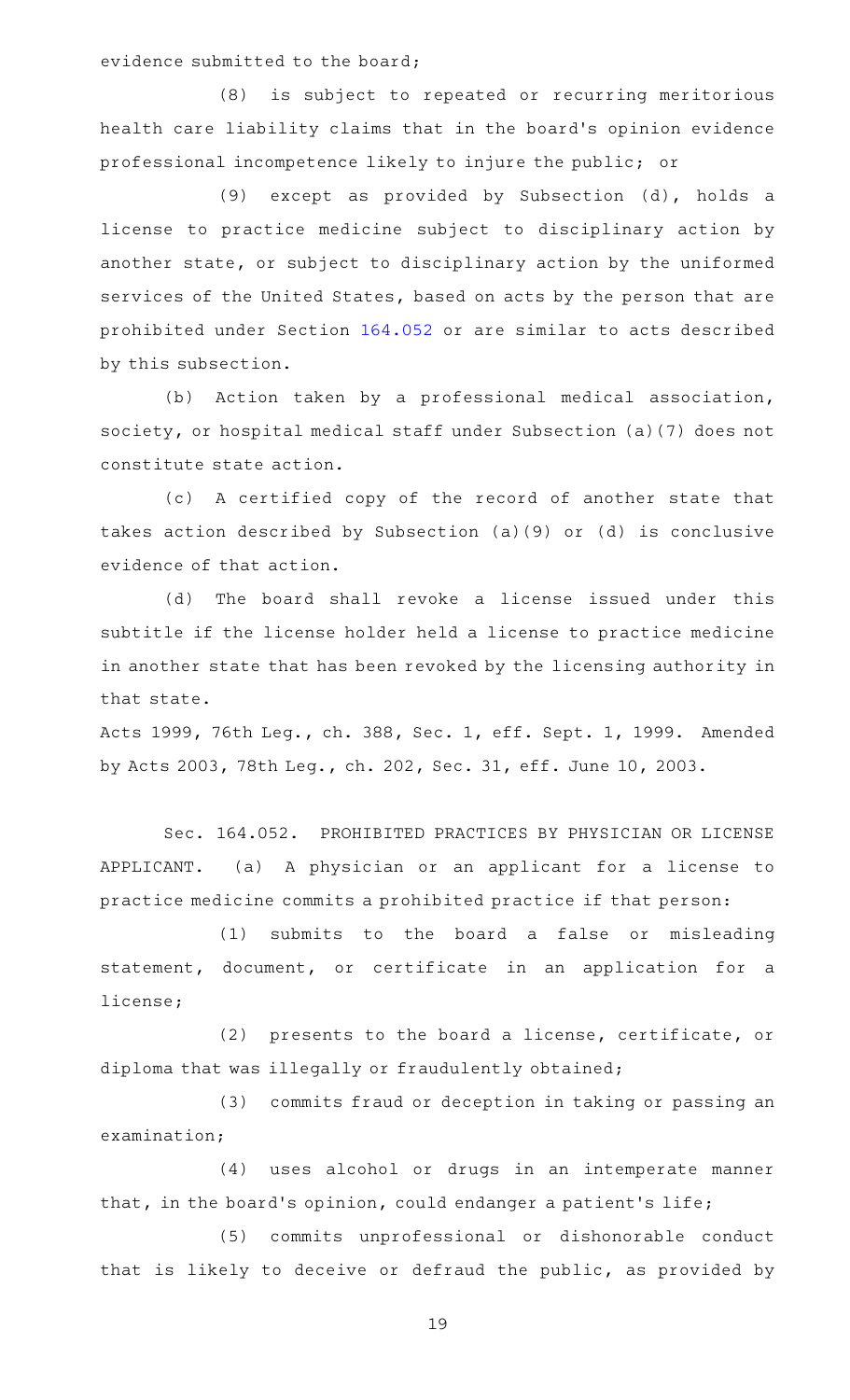Section [164.053,](http://www.statutes.legis.state.tx.us/GetStatute.aspx?Code=OC&Value=164.053) or injure the public;

(6) uses an advertising statement that is false, misleading, or deceptive;

(7) advertises professional superiority or the performance of professional service in a superior manner if that advertising is not readily subject to verification;

(8) purchases, sells, barters, or uses, or offers to purchase, sell, barter, or use, a medical degree, license, certificate, or diploma, or a transcript of a license, certificate, or diploma in or incident to an application to the board for a license to practice medicine;

(9) alters, with fraudulent intent, a medical license, certificate, or diploma, or a transcript of a medical license, certificate, or diploma;

(10) uses a medical license, certificate, or diploma, or a transcript of a medical license, certificate, or diploma that has been:

(A) fraudulently purchased or issued;

(B) counterfeited; or

(C) materially altered;

(11) impersonates or acts as proxy for another person in an examination required by this subtitle for a medical license;

(12) engages in conduct that subverts or attempts to subvert an examination process required by this subtitle for a medical license;

(13) impersonates a physician or permits another to use the person's license or certificate to practice medicine in this state;

(14) directly or indirectly employs a person whose license to practice medicine has been suspended, canceled, or revoked;

(15) associates in the practice of medicine with a person:

(A) whose license to practice medicine has been suspended, canceled, or revoked; or

(B) who has been convicted of the unlawful practice of medicine in this state or elsewhere;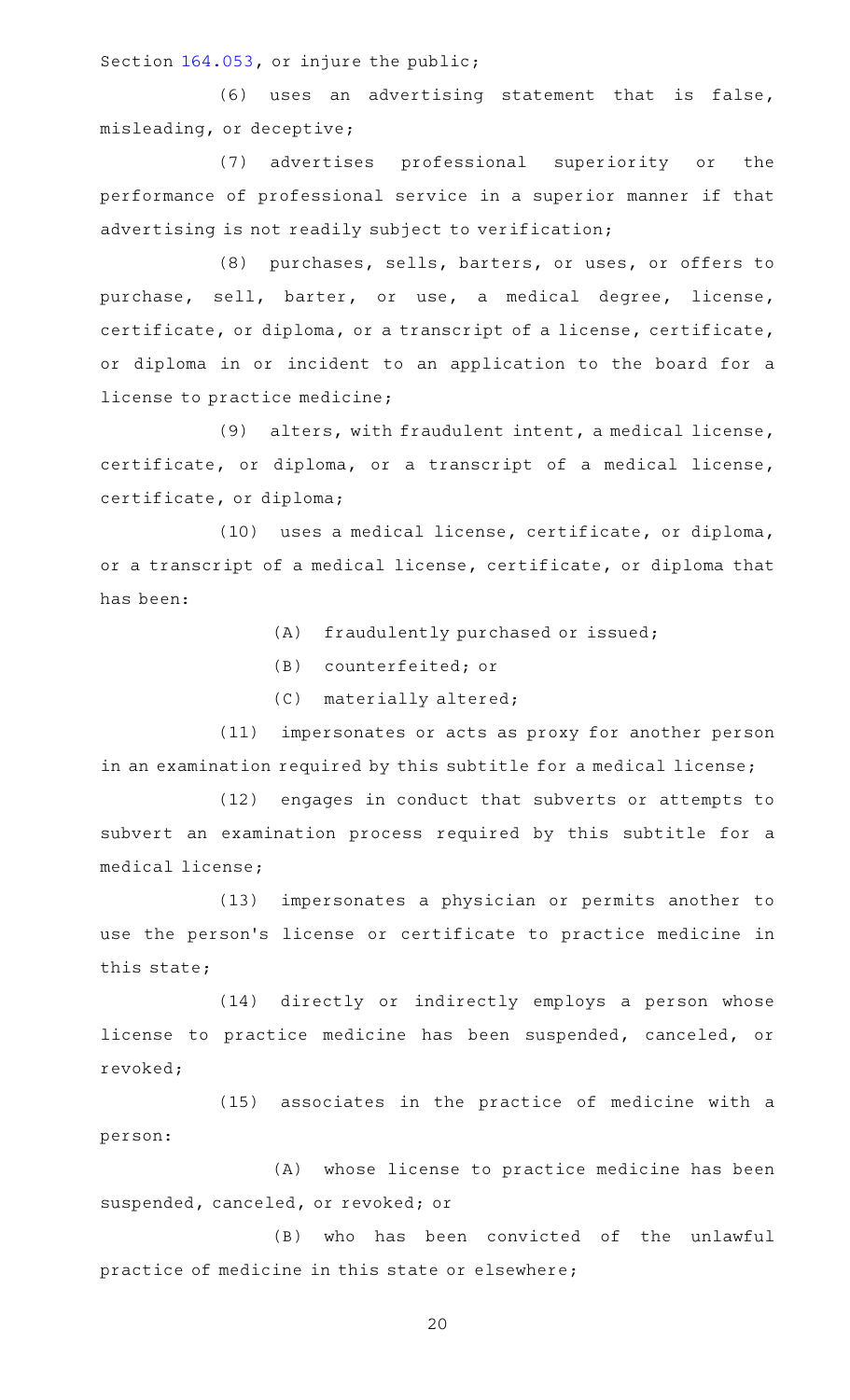(16) performs or procures a criminal abortion, aids or abets in the procuring of a criminal abortion, attempts to perform or procure a criminal abortion, or attempts to aid or abet the performance or procurement of a criminal abortion;

(17) directly or indirectly aids or abets the practice of medicine by a person, partnership, association, or corporation that is not licensed to practice medicine by the board;

(18) performs an abortion on a woman who is pregnant with a viable unborn child during the third trimester of the pregnancy unless:

(A) the abortion is necessary to prevent the death of the woman;

 $(B)$  the viable unborn child has a severe, irreversible brain impairment; or

(C) the woman is diagnosed with a significant likelihood of suffering imminent severe, irreversible brain damage or imminent severe, irreversible paralysis;

(19) performs an abortion on an unemancipated minor without the written consent of the child's parent, managing conservator, or legal guardian or without a court order, as provided by Section [33.003](http://www.statutes.legis.state.tx.us/GetStatute.aspx?Code=FA&Value=33.003) or [33.004,](http://www.statutes.legis.state.tx.us/GetStatute.aspx?Code=FA&Value=33.004) Family Code, unless the abortion is necessary due to a medical emergency, as defined by Section [171.002,](http://www.statutes.legis.state.tx.us/GetStatute.aspx?Code=HS&Value=171.002) Health and Safety Code;

(20) otherwise performs an abortion on an unemancipated minor in violation of Chapter [33](http://www.statutes.legis.state.tx.us/GetStatute.aspx?Code=FA&Value=33), Family Code;

(21) performs or induces or attempts to perform or induce an abortion in violation of Subchapter C, F, or G, Chapter [171,](http://www.statutes.legis.state.tx.us/GetStatute.aspx?Code=HS&Value=171) Health and Safety Code;

(22) in complying with the procedures outlined in Sections [166.045](http://www.statutes.legis.state.tx.us/GetStatute.aspx?Code=HS&Value=166.045) and [166.046](http://www.statutes.legis.state.tx.us/GetStatute.aspx?Code=HS&Value=166.046), Health and Safety Code, wilfully fails to make a reasonable effort to transfer a patient to a physician who is willing to comply with a directive; or

(23) performs or delegates to another individual the performance of a pelvic examination on an anesthetized or unconscious patient in violation of Section [167A.002,](http://www.statutes.legis.state.tx.us/GetStatute.aspx?Code=HS&Value=167A.002) Health and Safety Code.

(b) For purposes of Subsection  $(a)(12)$ , conduct that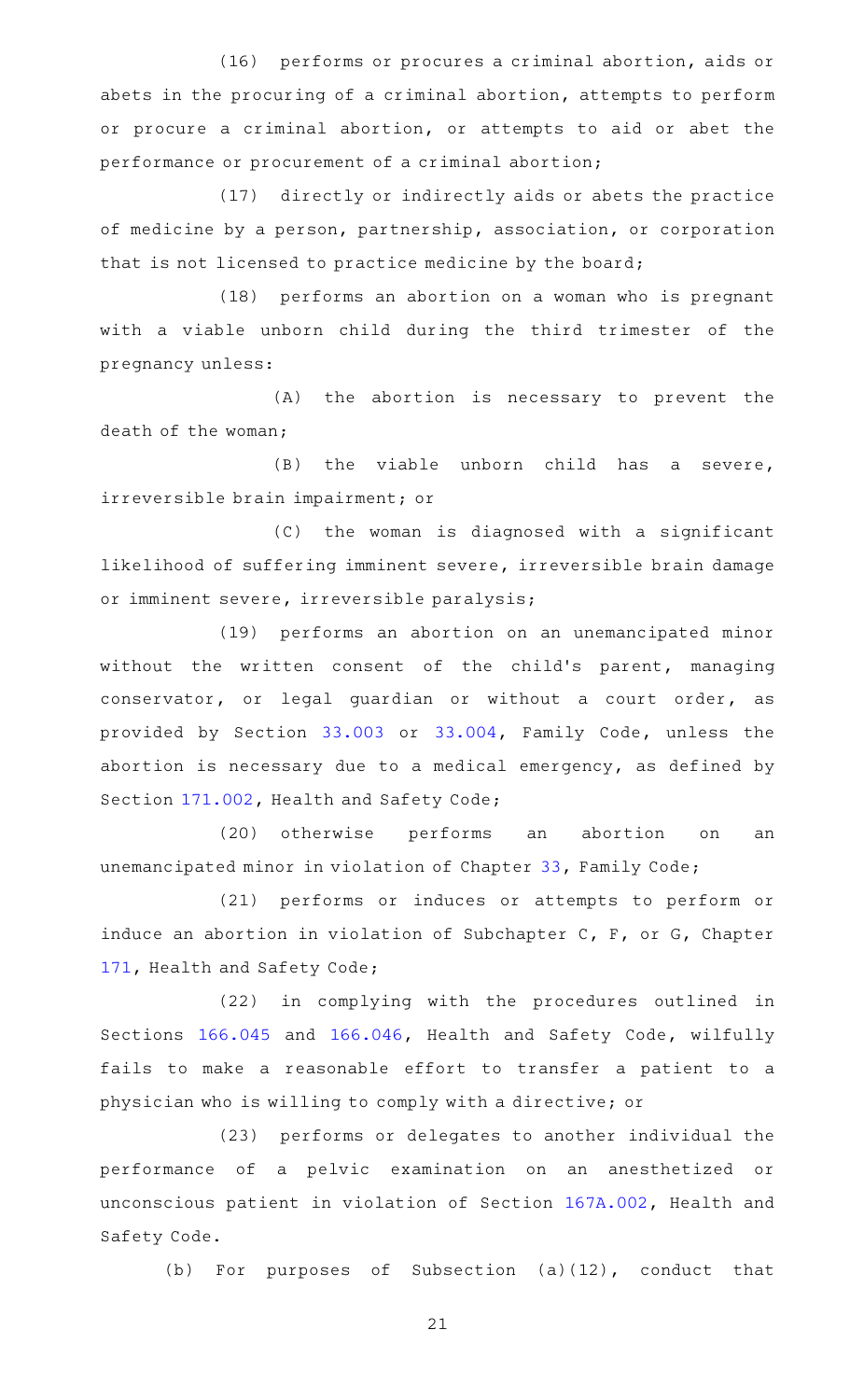subverts or attempts to subvert the medical licensing examination process includes, as prescribed by board rules, conduct that violates:

- $(1)$  the security of the examination materials;
- (2) the standard of test administration; or
- (3) the accreditation process.

(c) The board shall adopt the forms necessary for physicians to obtain the consent required for an abortion to be performed on an unemancipated minor under Subsection (a). The form executed to obtain consent or any other required documentation must be retained by the physician until the later of the fifth anniversary of the date of the minor 's majority or the seventh anniversary of the date the physician received or created the documentation for the record. Acts 1999, 76th Leg., ch. 388, Sec. 1, eff. Sept. 1, 1999. Amended by:

Acts 2005, 79th Leg., Ch. 269 (S.B. [419](http://www.legis.state.tx.us/tlodocs/79R/billtext/html/SB00419F.HTM)), Sec. 1.42, eff. September 1, 2005.

Acts 2013, 83rd Leg., 2nd C.S., Ch. [1,](http://www.legis.state.tx.us/tlodocs/832/billtext/html/HB00002F.HTM) Sec. 6, eff. October 29, 2013.

Acts 2015, 84th Leg., R.S., Ch. 436 (H.B. [3994\)](http://www.legis.state.tx.us/tlodocs/84R/billtext/html/HB03994F.HTM), Sec. 13, eff. January 1, 2016.

Acts 2017, 85th Leg., R.S., Ch. 441 (S.B. [8\)](http://www.legis.state.tx.us/tlodocs/85R/billtext/html/SB00008F.HTM), Sec. 14, eff. September 1, 2017.

Acts 2019, 86th Leg., R.S., Ch. 1231 (H.B. [1504](http://www.legis.state.tx.us/tlodocs/86R/billtext/html/HB01504F.HTM)), Sec. 16, eff. September 1, 2019.

Acts 2021, 87th Leg., R.S., Ch. 251 (H.B. [1434](http://www.legis.state.tx.us/tlodocs/87R/billtext/html/HB01434F.HTM)), Sec. 2, eff. September 1, 2021.

Sec. 164.053. UNPROFESSIONAL OR DISHONORABLE CONDUCT. (a) For purposes of Section [164.052](http://www.statutes.legis.state.tx.us/GetStatute.aspx?Code=OC&Value=164.052)(a)(5), unprofessional or dishonorable conduct likely to deceive or defraud the public includes conduct in which a physician:

(1) commits an act that violates any state or federal law if the act is connected with the physician's practice of medicine;

(2) fails to keep complete and accurate records of purchases and disposals of: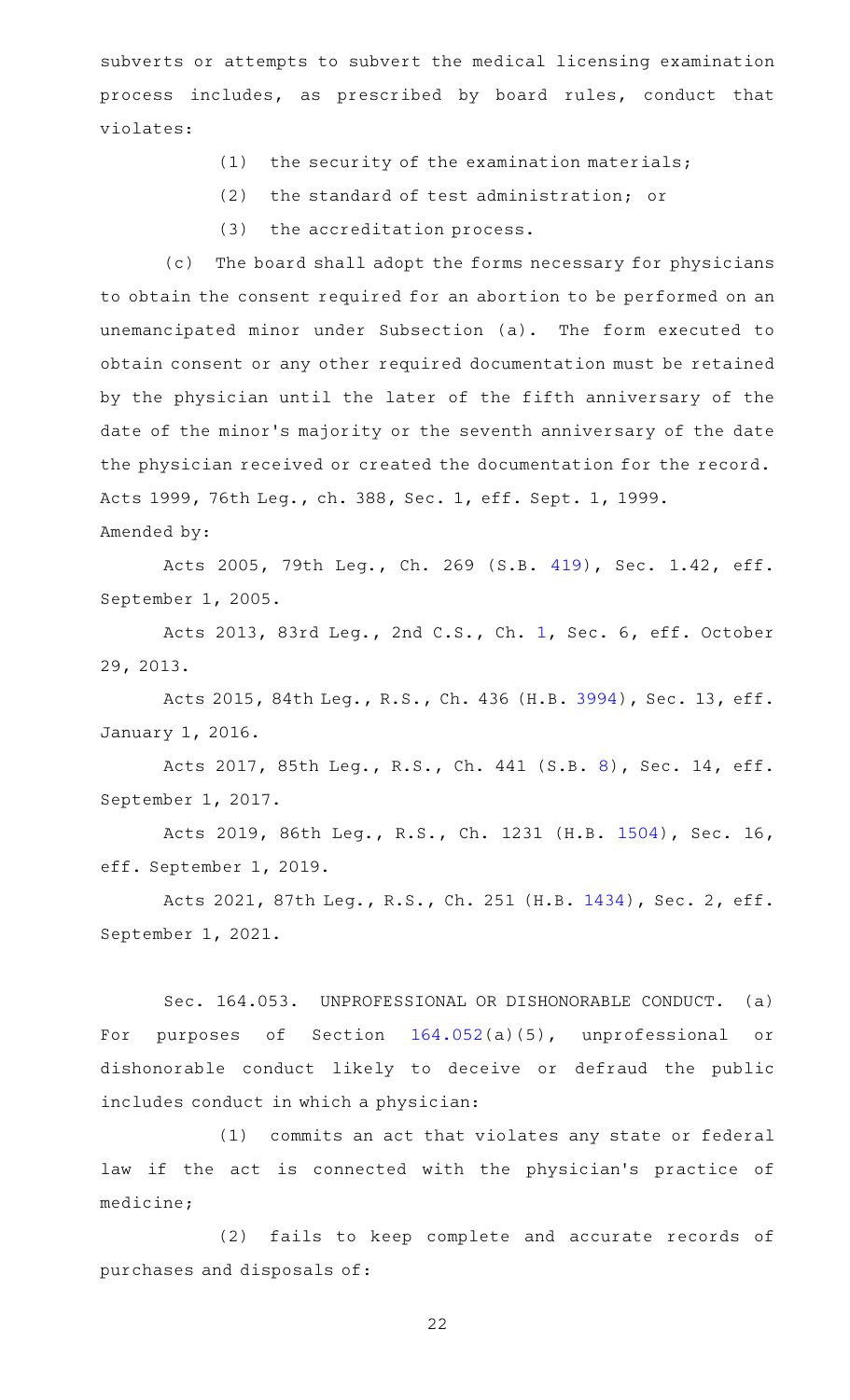(A) drugs listed in Chapter [481](http://www.statutes.legis.state.tx.us/GetStatute.aspx?Code=HS&Value=481), Health and Safety Code; or

(B) controlled substances scheduled in the Comprehensive Drug Abuse Prevention and Control Act of 1970 (21 U.S.C. Section 801 et seq.);

(3) writes prescriptions for or dispenses to a person who:

 $(A)$  is known to be an abuser of narcotic drugs, controlled substances, or dangerous drugs; or

(B) the physician should have known was an abuser of narcotic drugs, controlled substances, or dangerous drugs;

(4) writes false or fictitious prescriptions for:

(A) dangerous drugs as defined by Chapter [483](http://www.statutes.legis.state.tx.us/GetStatute.aspx?Code=HS&Value=483), Health and Safety Code; or

(B) controlled substances scheduled in Chapter [481,](http://www.statutes.legis.state.tx.us/GetStatute.aspx?Code=HS&Value=481) Health and Safety Code, or the Comprehensive Drug Abuse Prevention and Control Act of 1970 (21 U.S.C. Section 801 et seq.);

(5) prescribes or administers a drug or treatment that is nontherapeutic in nature or nontherapeutic in the manner the drug or treatment is administered or prescribed;

(6) prescribes, administers, or dispenses in a manner inconsistent with public health and welfare:

(A) dangerous drugs as defined by Chapter [483](http://www.statutes.legis.state.tx.us/GetStatute.aspx?Code=HS&Value=483), Health and Safety Code; or

(B) controlled substances scheduled in Chapter [481,](http://www.statutes.legis.state.tx.us/GetStatute.aspx?Code=HS&Value=481) Health and Safety Code, or the Comprehensive Drug Abuse Prevention and Control Act of 1970 (21 U.S.C. Section 801 et seq.);

(7) violates Section [311.0025,](http://www.statutes.legis.state.tx.us/GetStatute.aspx?Code=HS&Value=311.0025) Health and Safety Code;

(8) fails to supervise adequately the activities of those acting under the supervision of the physician; or

(9) delegates professional medical responsibility or acts to a person if the delegating physician knows or has reason to know that the person is not qualified by training, experience, or licensure to perform the responsibility or acts.

(b) A complaint, indictment, or conviction of a violation of law is not necessary for the enforcement of Subsection (a)(1). Proof of the commission of the act while in the practice of medicine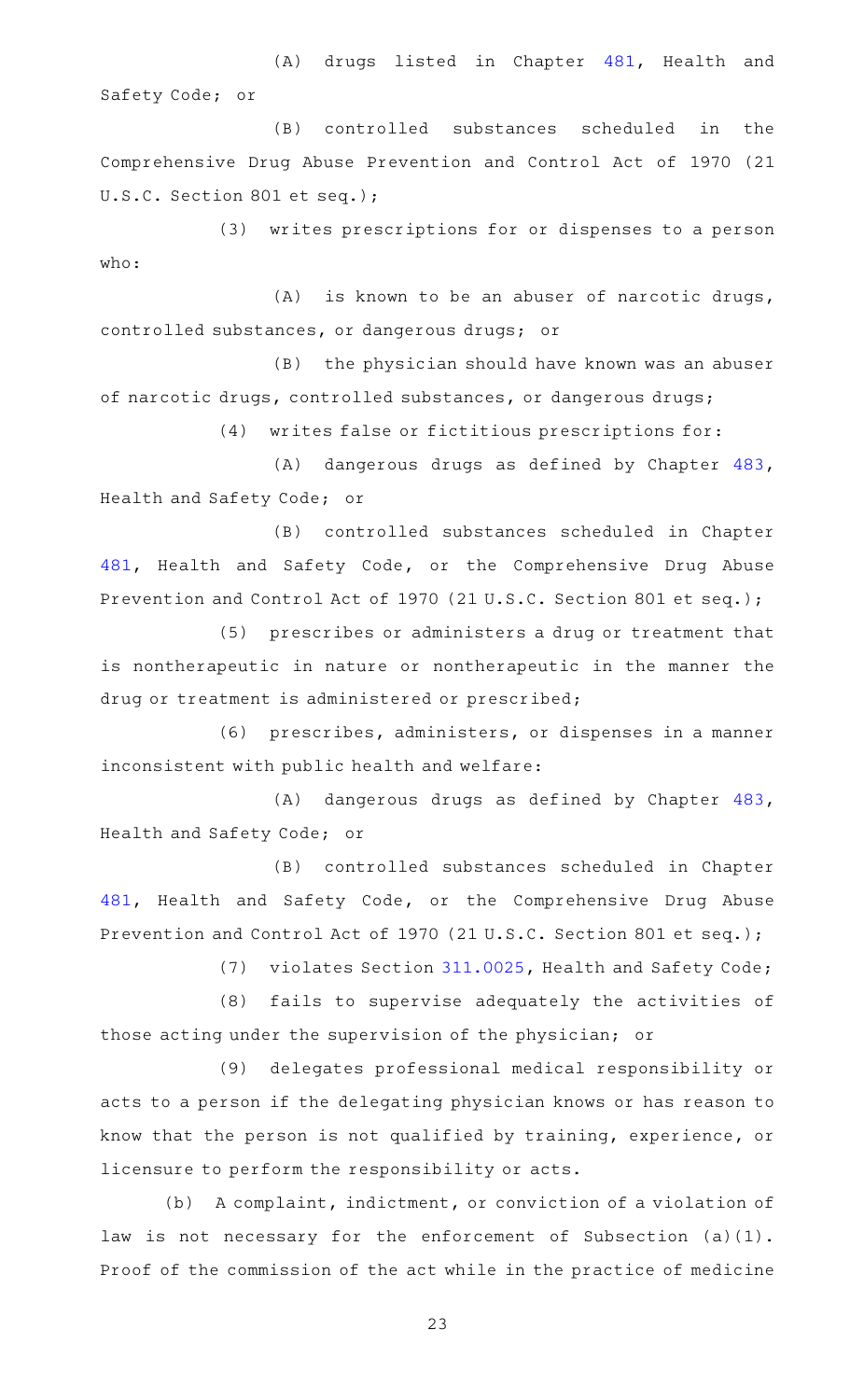or under the guise of the practice of medicine is sufficient for the board 's action.

(c) Subsection (a)(3) does not apply to a person the physician is treating for:

 $(1)$  the person's use of narcotics after the physician notifies the board in writing of the name and address of the person being treated; or

(2) intractable pain under the Intractable Pain Treatment Act (Article 4495c, Revised Statutes). Acts 1999, 76th Leg., ch. 388, Sec. 1, eff. Sept. 1, 1999. Amended by Acts 2001, 77th Leg., ch. 1420, Sec. 14.034(a), eff. Sept. 1, 2001; Acts 2003, 78th Leg., ch. 202, Sec. 32, eff. June 10, 2003.

Sec. 164.054. ADDITIONAL REQUIREMENTS REGARDING DRUG RECORDS. (a) Each physician shall keep a record of the physician 's purchase and disposal of drugs and controlled substances described by Section [164.053\(](http://www.statutes.legis.state.tx.us/GetStatute.aspx?Code=OC&Value=164.053)a)(2) that includes:

(1) the date of purchase and the date of the sale or disposal of the drugs and controlled substances by the physician;

(2) the name and address of the person receiving the drugs or controlled substances; and

(3) the reason for the disposing or dispensing of the drugs or controlled substances to the person.

(b) Failure to keep the records required by this section for a reasonable time constitutes grounds for revoking, canceling, suspending, or placing on probation the physician 's license.

(c) The board or its representative may enter and inspect a physician 's place of practice during reasonable business hours to:

(1) verify the accuracy of the records; and

(2) perform an inventory of the prescription drugs on hand.

Acts 1999, 76th Leg., ch. 388, Sec. 1, eff. Sept. 1, 1999.

Sec. 164.055. PROHIBITED ACTS REGARDING ABORTION. (a) The board shall take an appropriate disciplinary action against a physician who violates Section [170.002](http://www.statutes.legis.state.tx.us/GetStatute.aspx?Code=HS&Value=170.002) or Chapter [171](http://www.statutes.legis.state.tx.us/GetStatute.aspx?Code=HS&Value=171), Health and Safety Code. The board shall refuse to admit to examination or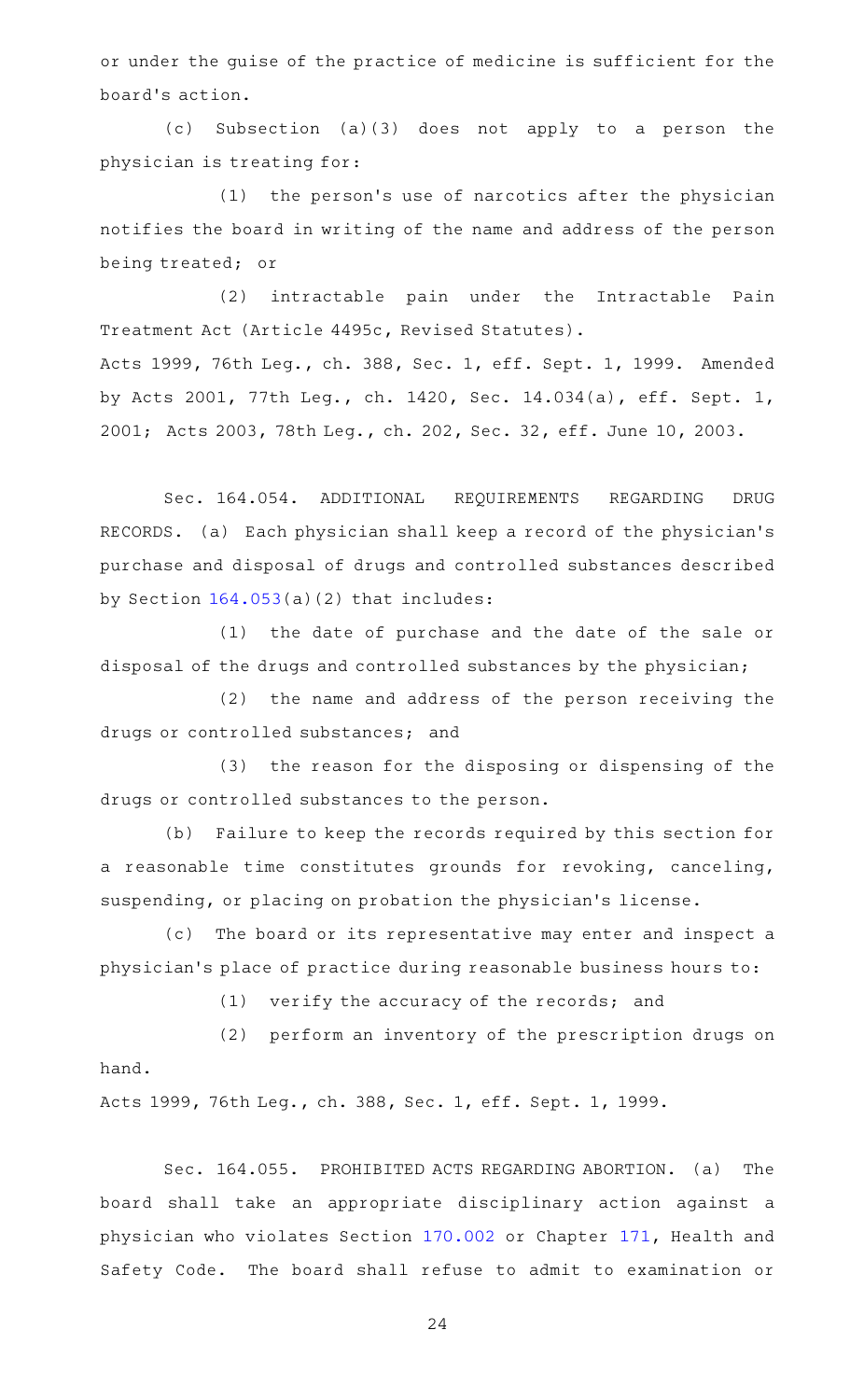refuse to issue a license or renewal license to a person who violates that section or chapter.

(b) The sanctions provided by Subsection (a) are in addition to any other grounds for refusal to admit persons to examination under this subtitle or to issue a license or renew a license to practice medicine under this subtitle. The criminal penalties provided by Section [165.152](http://www.statutes.legis.state.tx.us/GetStatute.aspx?Code=OC&Value=165.152) do not apply to a violation of Section [170.002,](http://www.statutes.legis.state.tx.us/GetStatute.aspx?Code=HS&Value=170.002) Health and Safety Code, or Subchapter C, F, or G, Chapter [171,](http://www.statutes.legis.state.tx.us/GetStatute.aspx?Code=HS&Value=171) Health and Safety Code.

Acts 1999, 76th Leg., ch. 388, Sec. 1, eff. Sept. 1, 1999. Amended by:

Acts 2011, 82nd Leg., R.S., Ch. 73 (H.B. [15\)](http://www.legis.state.tx.us/tlodocs/82R/billtext/html/HB00015F.HTM), Sec. 10, eff. September 1, 2011.

Acts 2013, 83rd Leg., 2nd C.S., Ch. [1,](http://www.legis.state.tx.us/tlodocs/832/billtext/html/HB00002F.HTM) Sec. 7, eff. October 29, 2013.

Acts 2017, 85th Leg., R.S., Ch. 441 (S.B. [8\)](http://www.legis.state.tx.us/tlodocs/85R/billtext/html/SB00008F.HTM), Sec. 15, eff. September 1, 2017.

Sec. 164.0551. COMPLIANCE WITH CERTAIN REQUIREMENTS REGARDING SONOGRAM BEFORE ABORTION. A physician shall comply with Subchapter [B](http://www.statutes.legis.state.tx.us/GetStatute.aspx?Code=HS&Value=171.011), Chapter [171](http://www.statutes.legis.state.tx.us/GetStatute.aspx?Code=HS&Value=171), Health and Safety Code. Added by Acts 2011, 82nd Leg., R.S., Ch. 73 (H.B. [15\)](http://www.legis.state.tx.us/tlodocs/82R/billtext/html/HB00015F.HTM), Sec. 11, eff. September 1, 2011.

Sec. 164.056. PHYSICAL OR MENTAL EXAMINATION; HEARING. (a) In enforcing Section [164.051\(](http://www.statutes.legis.state.tx.us/GetStatute.aspx?Code=OC&Value=164.051)a)(4), the board, on probable cause, shall request the affected physician or applicant to submit to a mental or physical examination by physicians designated by the board. The board shall adopt guidelines, in conjunction with persons interested in or affected by this section, to enable the board to evaluate circumstances in which a physician or applicant may be required to submit to an examination for mental or physical health conditions, alcohol and substance abuse, or professional behavior problems.

(b) If the affected physician refuses to submit to the examination, the board shall issue an order requiring the physician to show cause why the physician should not be required to submit to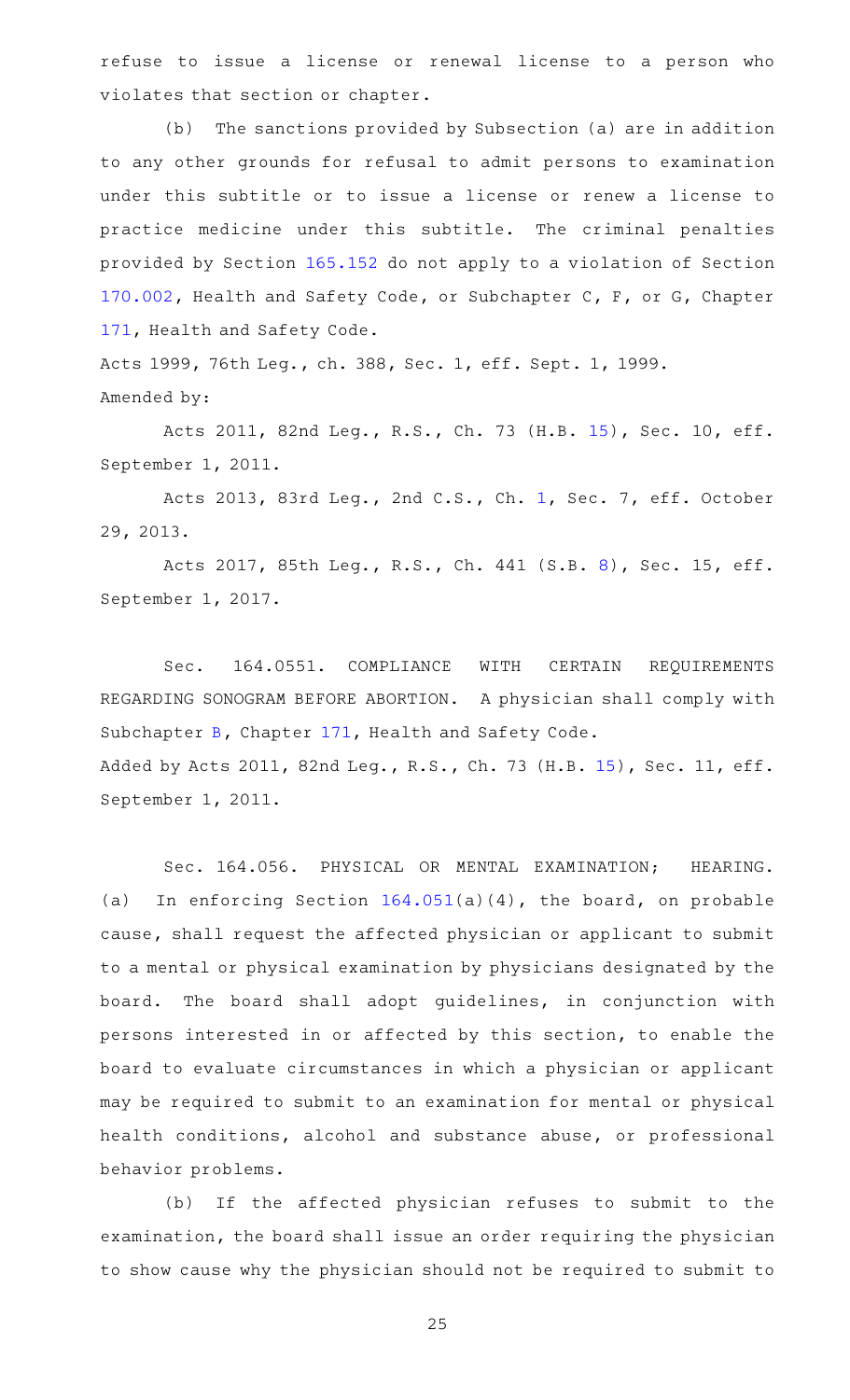the examination and shall schedule a hearing on the order not later than the 30th day after the date on which notice is served on the physician. The physician shall be notified by either personal service or certified mail with return receipt requested.

(c) At the hearing, the physician and the physician's attorney are entitled to present testimony and other evidence showing that the physician should not be required to submit to the examination. After a hearing, the board shall issue an order either requiring the physician to submit to the examination or withdrawing the request for examination.

(d) The board shall refer a physician or applicant with a physical or mental health condition to the most appropriate medical specialist for evaluation. The board may not require a physician or applicant to submit to an examination by a physician having a specialty specified by the board unless medically indicated. The board may not require a physician or applicant to submit to an examination to be conducted an unreasonable distance from the person 's home or place of business unless the physician or applicant resides and works in an area in which there are a limited number of physicians able to perform an appropriate examination.

(e) The guidelines adopted under this section do not impair or remove the board's power to make an independent licensing decision.

Acts 1999, 76th Leg., ch. 388, Sec. 1, eff. Sept. 1, 1999. Amended by:

Acts 2005, 79th Leg., Ch. 269 (S.B. [419](http://www.legis.state.tx.us/tlodocs/79R/billtext/html/SB00419F.HTM)), Sec. 1.43, eff. September 1, 2005.

Sec. 164.057. REQUIRED SUSPENSION OR REVOCATION OF LICENSE FOR CERTAIN OFFENSES. (a) The board shall suspend a physician 's license on proof that the physician has been:

 $(1)$  initially convicted of:

 $(A)$  a felony;

(B) a misdemeanor under Chapter [22,](http://www.statutes.legis.state.tx.us/GetStatute.aspx?Code=PE&Value=22) Penal Code, other than a misdemeanor punishable by fine only;

(C) a misdemeanor on conviction of which a defendant is required to register as a sex offender under Chapter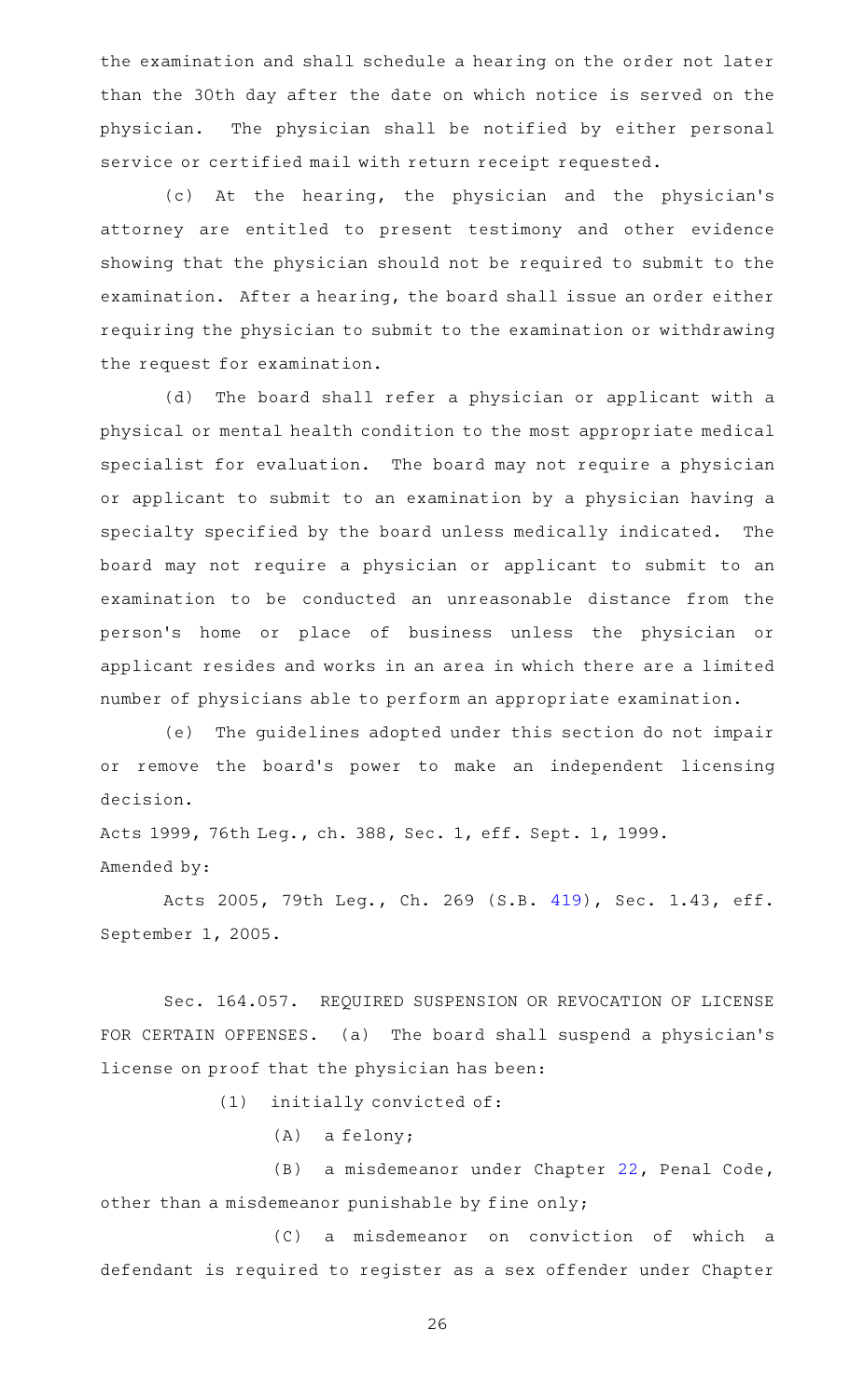[62](http://www.statutes.legis.state.tx.us/GetStatute.aspx?Code=CR&Value=62), Code of Criminal Procedure;

(D) a misdemeanor under Section [25.07,](http://www.statutes.legis.state.tx.us/GetStatute.aspx?Code=PE&Value=25.07) Penal Code; or

(E) a misdemeanor under Section [25.071](http://www.statutes.legis.state.tx.us/GetStatute.aspx?Code=PE&Value=25.071), Penal Code; or

(2) subject to an initial finding by the trier of fact of guilt of a felony under:

(A) Chapter [481](http://www.statutes.legis.state.tx.us/GetStatute.aspx?Code=HS&Value=481) or [483,](http://www.statutes.legis.state.tx.us/GetStatute.aspx?Code=HS&Value=483) Health and Safety Code;

(B) Section [485.033](http://www.statutes.legis.state.tx.us/GetStatute.aspx?Code=HS&Value=485.033), Health and Safety Code; or

(C) the Comprehensive Drug Abuse Prevention and Control Act of 1970 (21 U.S.C. Section 801 et seq.).

(b) On final conviction for an offense described by Subsection (a), the board shall revoke the physician 's license.

(c) The board shall revoke the license of a physician placed on deferred adjudication community supervision for an offense under:

(1) Section  $22.011(a)(2)$  $22.011(a)(2)$ , Penal Code (sexual assault of a child);

(2) Section  $22.021(a)(1)(B)$  $22.021(a)(1)(B)$ , Penal Code (aggravated sexual assault of a child); or

(3) Section  $21.11$ , Penal Code (indecency with a child).

Acts 1999, 76th Leg., ch. 388, Sec. 1, eff. Sept. 1, 1999. Amended by Acts 2003, 78th Leg., ch. 202, Sec. 33, eff. June 10, 2003. Amended by:

Acts 2011, 82nd Leg., R.S., Ch. 883 (S.B. [263](http://www.legis.state.tx.us/tlodocs/82R/billtext/html/SB00263F.HTM)), Sec. 1, eff. September 1, 2011.

Sec. 164.058. REQUIRED SUSPENSION OF LICENSE OF INCARCERATED PHYSICIAN. Regardless of the offense, the board shall suspend the license of a physician serving a prison term in a state or federal penitentiary during the term of the incarceration. Acts 1999, 76th Leg., ch. 388, Sec. 1, eff. Sept. 1, 1999.

Sec. 164.059. TEMPORARY SUSPENSION OR RESTRICTION OF LICENSE. (a) The president of the board shall appoint a three-member disciplinary panel consisting of board members to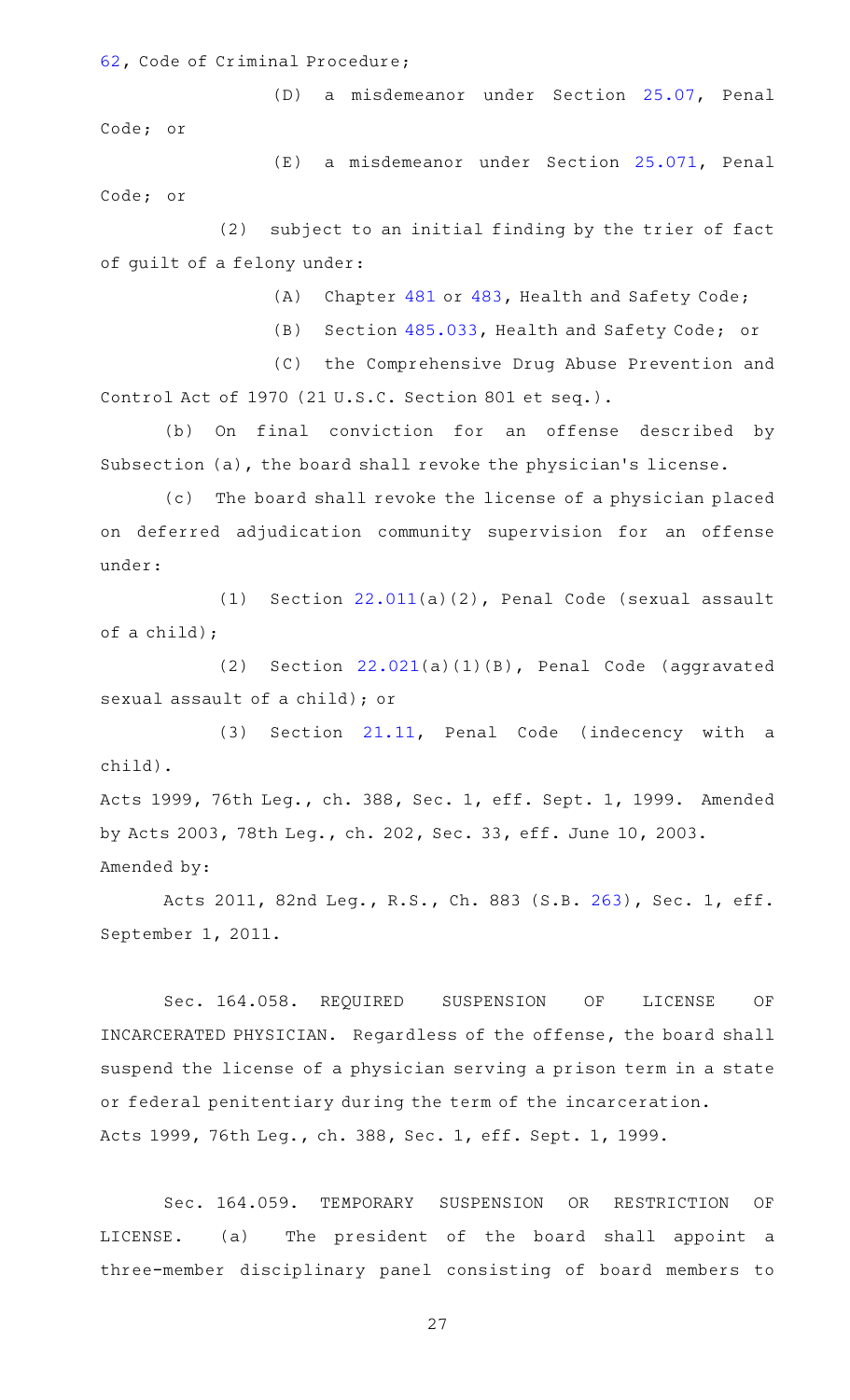determine whether a person 's license to practice medicine should be temporarily suspended or restricted.

(b) If the disciplinary panel determines from the evidence presented to the panel that a person licensed to practice medicine would, by the person's continuation in practice, constitute a continuing threat to the public welfare, the disciplinary panel shall temporarily suspend or restrict the license of that person.

(c)AAA license may be suspended or restricted by a disciplinary panel under this section without notice or hearing if:

(1) the board immediately provides notice of the suspension or restriction to the license holder; and

(2) a hearing on the temporary suspension or restriction before a disciplinary panel of the board is scheduled for the earliest possible date after 10 days ' notice of hearing.

(d) Notwithstanding Chapter [551](http://www.statutes.legis.state.tx.us/GetStatute.aspx?Code=GV&Value=551), Government Code, the disciplinary panel may hold a meeting by telephone conference call if immediate action is required and convening of the panel at one location is inconvenient for any member of the disciplinary panel.

(e) After the hearing before the disciplinary panel described by Subsection (c), if the disciplinary panel affirms the temporary suspension or restriction of the license holder 's license, the board shall schedule an informal compliance meeting that meets the requirements of Section [2001.054](http://www.statutes.legis.state.tx.us/GetStatute.aspx?Code=GV&Value=2001.054)(c), Government Code, and Section 164.004 of this code to be held as soon as practicable, unless the license holder waives the informal meeting or an informal meeting has already been held with regard to the issues that are the basis for the temporary suspension or restriction.

(f) If the license holder is unable to show compliance at the informal meeting described by Subsection (e) regarding the issues that are the basis for the temporary suspension or restriction, a board representative shall file a formal complaint under Section [164.005](http://www.statutes.legis.state.tx.us/GetStatute.aspx?Code=OC&Value=164.005) as soon as practicable.

(g) If, after the hearing described by Subsection (c), the disciplinary panel does not temporarily suspend or restrict the license holder 's license, the facts that were the basis for the temporary suspension or restriction may not be the sole basis of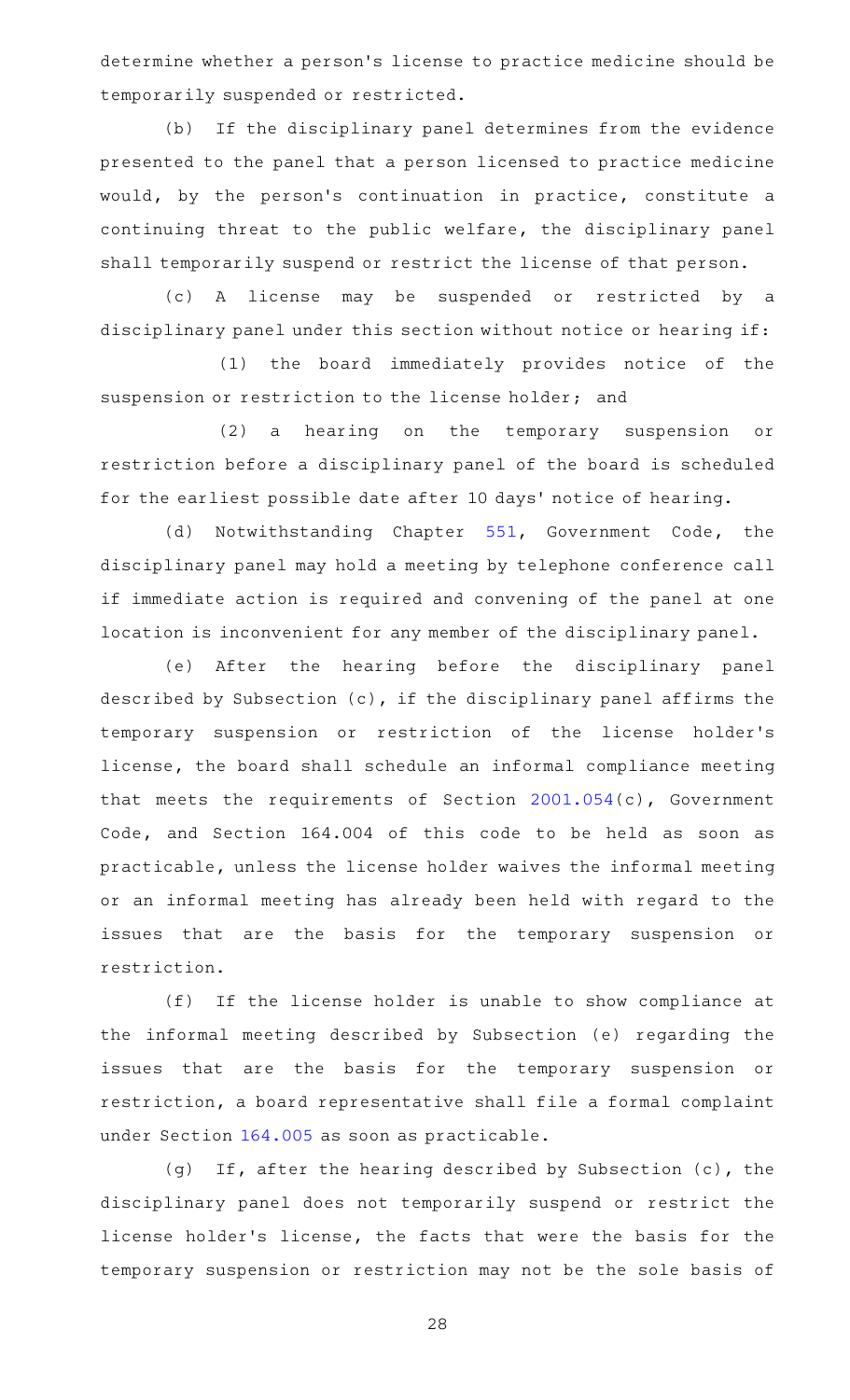another proceeding to temporarily suspend or restrict the license holder's license. The board may use those same facts in a subsequent investigation to obtain new information that may be the basis for the temporary suspension or restriction of the license holder 's license. For purposes of this subsection, facts that are the basis for the temporary suspension or restriction of a license holder 's license include facts presented to the disciplinary panel and facts presented by the board or a representative of the board at the time evidence was presented to the disciplinary panel. Acts 1999, 76th Leg., ch. 388, Sec. 1, eff. Sept. 1, 1999. Amended by Acts 2003, 78th Leg., ch. 202, Sec. 34, eff. June 10, 2003.

Sec. 164.0595. TEMPORARY SUSPENSION OR RESTRICTION OF LICENSE FOR CERTAIN ARRESTS. (a) A disciplinary panel appointed under Section [164.059](http://www.statutes.legis.state.tx.us/GetStatute.aspx?Code=OC&Value=164.059) may suspend or restrict the license of a person arrested for an offense under:

(1) Section  $22.011(a)(2)$  $22.011(a)(2)$ , Penal Code (sexual assault of a child);

(2) Section  $22.021(a)(1)(B)$  $22.021(a)(1)(B)$ , Penal Code (aggravated sexual assault of a child);

(3) Section [21.02](http://www.statutes.legis.state.tx.us/GetStatute.aspx?Code=PE&Value=21.02), Penal Code (continuous sexual abuse of young child or disabled individual); or

(4) Section [21.11,](http://www.statutes.legis.state.tx.us/GetStatute.aspx?Code=PE&Value=21.11) Penal Code (indecency with a child).

(b) Before suspending or restricting a license under this section, the disciplinary panel must determine that the person arrested for an offense listed in Subsection (a) is the same person who holds a license issued by the board.

(c) A suspension or restriction under this section remains in effect until the final disposition of the case.

(d) Sections  $164.059(c)$  $164.059(c)$ , (d), (e), (f), and (g) apply to a suspension or restriction under this section.

(e) The board shall adopt rules to implement this section, including rules regarding evidence that serves as proof of final disposition of a case.

Added by Acts 2011, 82nd Leg., R.S., Ch. 883 (S.B. [263](http://www.legis.state.tx.us/tlodocs/82R/billtext/html/SB00263F.HTM)), Sec. 2, eff. September 1, 2011.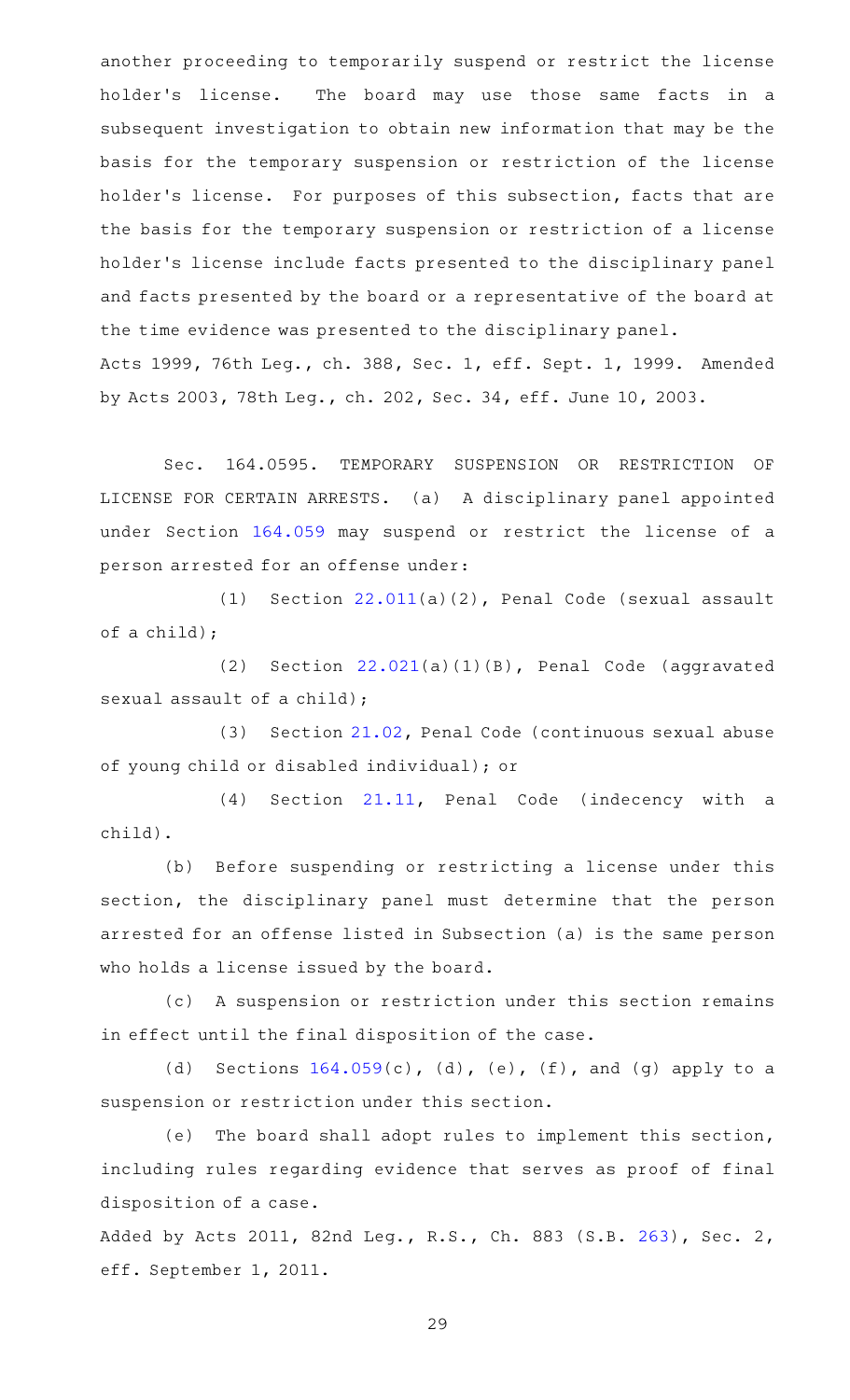#### Amended by:

Acts 2021, 87th Leg., R.S., Ch. 221 (H.B. [375](http://www.legis.state.tx.us/tlodocs/87R/billtext/html/HB00375F.HTM)), Sec. 2.23, eff. September 1, 2021.

Sec. 164.060. REPORT OF BOARD ACTIONS. (a) Not later than the first working day after the date a board order is issued taking disciplinary action against a physician, the board shall report the action to the appropriate health care facilities and hospitals, if known by the board.

(b) Not later than the 30th day after the date the board takes disciplinary action against a physician, the board shall report that action, in writing, to:

(1) the appropriate health care facilities and hospitals, if not previously notified in writing;

(2) professional societies of physicians in this state;

(3) the entity responsible for the administration of Medicare and Medicaid in this state;

(4) the United States Secretary of Health and Human Services or the secretary's designee; and

 $(5)$  the complainant.

(c) If the board, during its review of a complaint against a physician, discovers an act or omission that may constitute a felony, a misdemeanor involving moral turpitude, a violation of state or federal narcotics or controlled substance laws, an offense involving fraud or abuse under the Medicare or Medicaid programs, or a violation of the workers' compensation laws under Subtitle A, Title 5, Labor Code, the board shall immediately report that act or omission to the appropriate prosecuting and regulatory authorities.

(d) Notwithstanding Subsection (c), the board may exercise discretion in the case of an impaired physician who is actively participating in board-approved or sanctioned care, counseling, or treatment.

Acts 1999, 76th Leg., ch. 388, Sec. 1, eff. Sept. 1, 1999. Amended by Acts 2003, 78th Leg., ch. 202, Sec. 35, eff. June 10, 2003.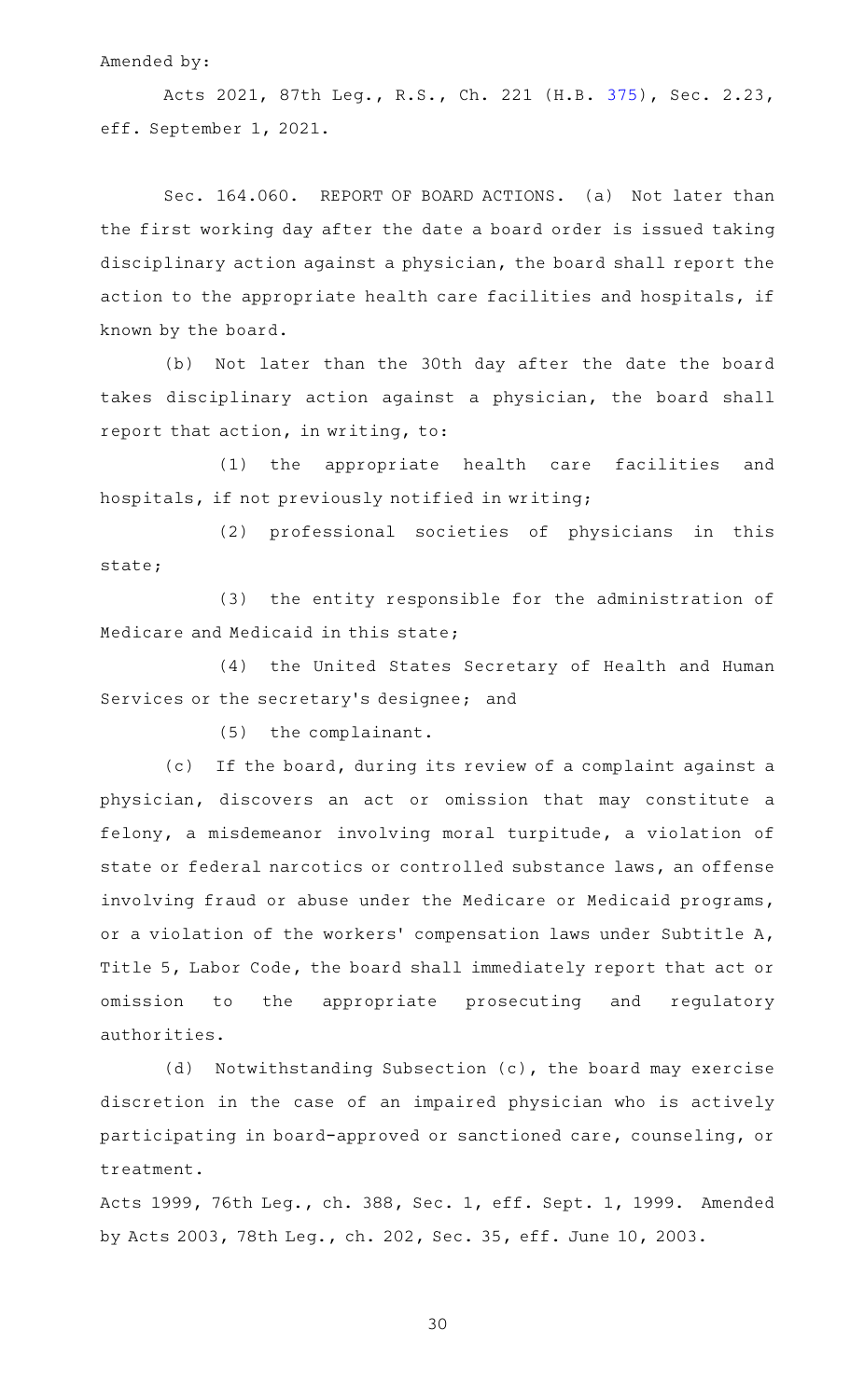Sec. 164.061. SURRENDER OF LICENSE. (a) The board may accept the voluntary surrender of a license.

(b) A surrendered license may not be returned unless the board determines, under board rules, that the license holder is competent to resume practice.

Acts 1999, 76th Leg., ch. 388, Sec. 1, eff. Sept. 1, 1999.

## SUBCHAPTER C. PROBATION OF LICENSE

Sec. 164.101. PROBATION. (a) The board on majority vote may probate an order canceling, revoking, or suspending a license or imposing any other method of discipline if the probationer conforms to each order, condition, and rule the board establishes as a term of probation.

(b) At the time probation is granted the board shall establish the term of the probationary period.

(c) If a license suspension is probated, the board may require the license holder to:

(1) report regularly to the board on matters that are the basis of the probation;

(2) limit practice to the areas prescribed by the board; or

(3) continue or review continuing professional education until the license holder attains a degree of skill satisfactory to the board in the areas that are the basis of the probation.

Acts 1999, 76th Leg., ch. 388, Sec. 1, eff. Sept. 1, 1999.

Sec. 164.102. PERSONS INELIGIBLE FOR PROBATION. (a) The board may not grant probation to a physician who constitutes, through the practice of medicine, a continuing threat to the public welfare.

(b) Except on an express determination, based on substantial evidence, that granting probation is in the best interests of the public and of the person whose license has been suspended, revoked, or canceled, the board may not grant probation to a person whose license has been canceled, revoked, or suspended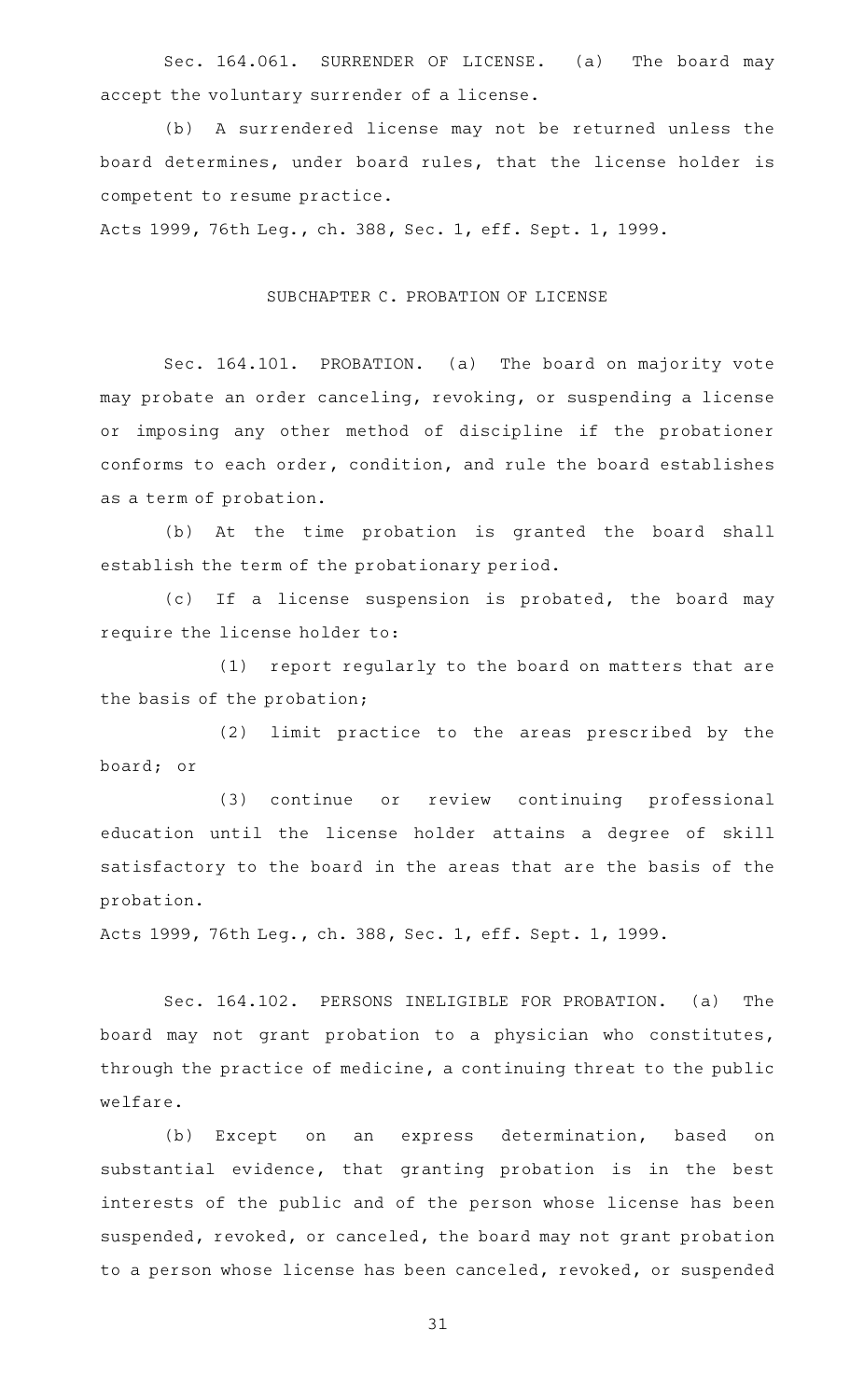because of a felony conviction under:

(1) Chapter [481](http://www.statutes.legis.state.tx.us/GetStatute.aspx?Code=HS&Value=481) or [483,](http://www.statutes.legis.state.tx.us/GetStatute.aspx?Code=HS&Value=483) Health and Safety Code;

(2) Section [485.033,](http://www.statutes.legis.state.tx.us/GetStatute.aspx?Code=HS&Value=485.033) Health and Safety Code;

(3) the Comprehensive Drug Abuse Prevention and Control Act of 1970 (21 U.S.C. Section 801 et seq.); or

(4) any of the following sections of the Penal Code:

(A) Section  $22.011(a)(2)$  $22.011(a)(2)$  (sexual assault of a child);

 $(B)$  Section  $22.021(a)(1)(B)$  $22.021(a)(1)(B)$  (aggravated sexual assault of a child);

(C) Section [21.02](http://www.statutes.legis.state.tx.us/GetStatute.aspx?Code=PE&Value=21.02) (continuous sexual abuse of young child or disabled individual); or

(D) Section [21.11](http://www.statutes.legis.state.tx.us/GetStatute.aspx?Code=PE&Value=21.11) (indecency with a child). Acts 1999, 76th Leg., ch. 388, Sec. 1, eff. Sept. 1, 1999. Amended by:

Acts 2011, 82nd Leg., R.S., Ch. 883 (S.B. [263](http://www.legis.state.tx.us/tlodocs/82R/billtext/html/SB00263F.HTM)), Sec. 3, eff. September 1, 2011.

Acts 2021, 87th Leg., R.S., Ch. 221 (H.B. [375](http://www.legis.state.tx.us/tlodocs/87R/billtext/html/HB00375F.HTM)), Sec. 2.24, eff. September 1, 2021.

Sec. 164.103. RESCISSION OF PROBATION. (a) At any time during a probation term, on a showing of adequate grounds, the board may hold a hearing and, on proof of a violation of the probation order, may:

(1) rescind the probation and enforce the board's original order; and

(2) impose any disciplinary action permitted under Section [164.001](http://www.statutes.legis.state.tx.us/GetStatute.aspx?Code=OC&Value=164.001) in addition to or instead of enforcing the original order.

(b) The board shall revoke or suspend a probationer's license if the board determines that the probationer constitutes, through the practice of medicine, a continuing threat to the public welfare.

(c)AAA hearing to rescind probation is subject to the requirements established under this chapter for other charges. Acts 1999, 76th Leg., ch. 388, Sec. 1, eff. Sept. 1, 1999.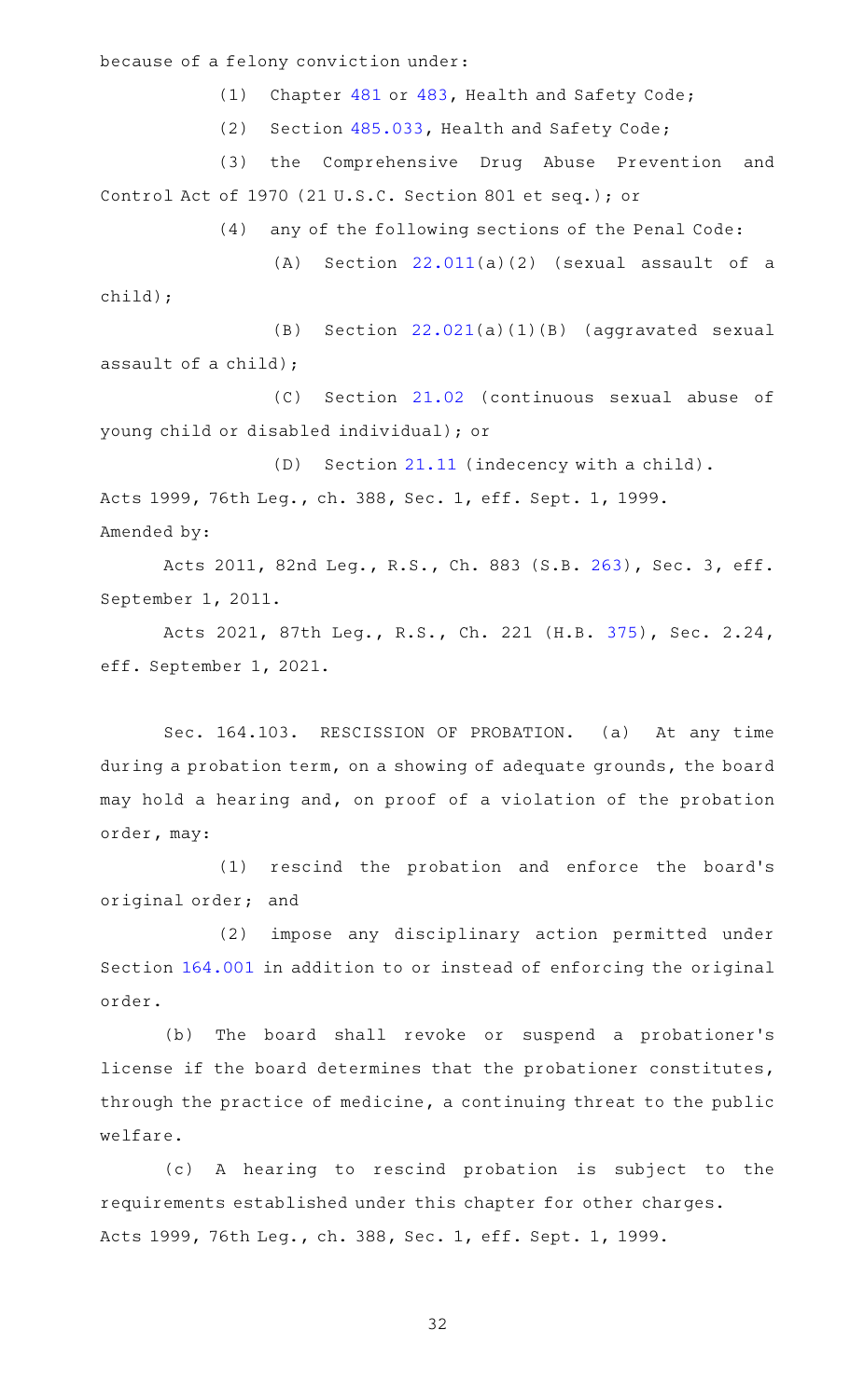Sec. 164.151. APPLICATION FOR LICENSE REINSTATEMENT. (a) On application, the board may reissue a license to practice medicine to a person whose license has been canceled, revoked, or suspended.

 $(b)$  The application must be:

(1) accompanied by the fees set by the board; and

(2) made in the manner and form and under the conditions required by the board.

(c) In addition to the other requirements imposed under this subchapter, to be eligible for reinstatement or reissuance of a license an applicant must prove that the reinstatement or reissuance is in the best interests of:

 $(1)$  the public; and

(2) the person whose license has been canceled, revoked, or suspended.

(d)AAA decision by the board to deny an application to reinstate or reissue a license is subject to judicial review in the manner provided by Section [164.009.](http://www.statutes.legis.state.tx.us/GetStatute.aspx?Code=OC&Value=164.009)

Acts 1999, 76th Leg., ch. 388, Sec. 1, eff. Sept. 1, 1999.

Sec. 164.152. APPLICATION PERIOD. (a) A person may not apply for reinstatement of a license that was revoked before the first anniversary of the date on which the revocation was issued or became final.

 $(b)$  If the board denies the application for reinstatement, the applicant may not reapply more frequently than annually. Acts 1999, 76th Leg., ch. 388, Sec. 1, eff. Sept. 1, 1999.

Sec. 164.153. CERTAIN PERSONS INELIGIBLE FOR REINSTATEMENT. Except on an express determination based on substantial evidence contained in an investigative report indicating that reinstatement or reissue of the license is in the best interests of the public and of the person whose license has been canceled, revoked, or suspended, the board may not reinstate or reissue a license to a person whose license has been canceled,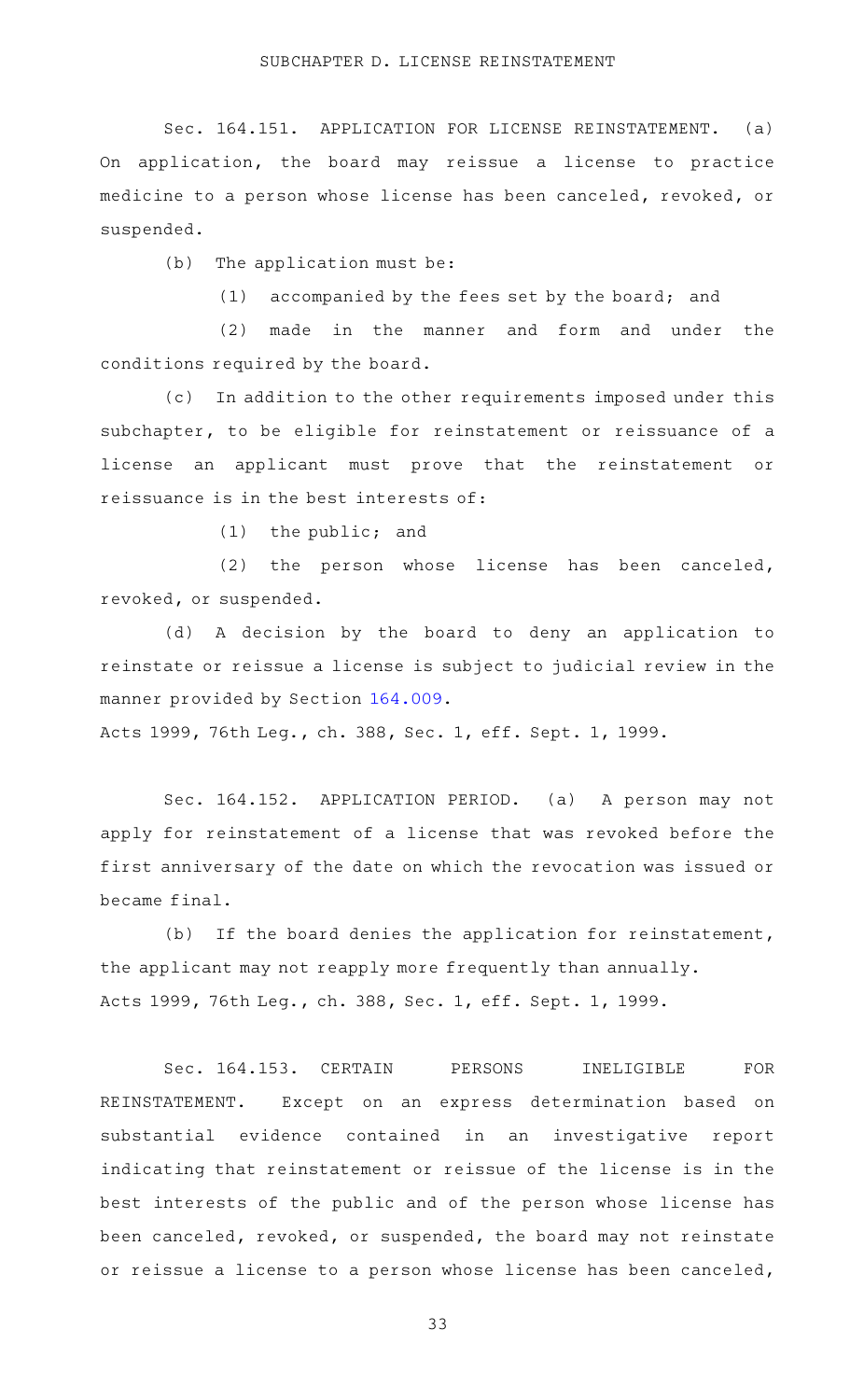revoked, or suspended because of a felony conviction under:

(1) Chapter [481](http://www.statutes.legis.state.tx.us/GetStatute.aspx?Code=HS&Value=481) or [483,](http://www.statutes.legis.state.tx.us/GetStatute.aspx?Code=HS&Value=483) Health and Safety Code;

(2) Section [485.033,](http://www.statutes.legis.state.tx.us/GetStatute.aspx?Code=HS&Value=485.033) Health and Safety Code; or

(3) the Comprehensive Drug Abuse Prevention and Control Act of 1970 (21 U.S.C. Section 801 et seq.). Acts 1999, 76th Leg., ch. 388, Sec. 1, eff. Sept. 1, 1999.

Sec. 164.154. EFFECT OF LICENSE REINSTATEMENT ON CERTAIN PROSECUTIONS OR PENALTIES. If a physician has had charges filed against the physician during a period in which the physician 's license was not in force or was suspended, revoked, or canceled, or if penalties have been incurred by the physician during that period, the reinstatement of the physician 's license does not abate the prosecution or penalties.

Acts 1999, 76th Leg., ch. 388, Sec. 1, eff. Sept. 1, 1999.

## SUBCHAPTER E. OTHER ACTIONS

Sec. 164.201. REVIEW BY BOARD IF THREE OR MORE MALPRACTICE CLAIMS. The board shall review the medical competency of a physician against whom three or more expert reports under Section [74.351](http://www.statutes.legis.state.tx.us/GetStatute.aspx?Code=CP&Value=74.351), Civil Practice and Remedies Code, have been filed in three separate lawsuits within a five-year period in the same manner as if a complaint against the physician had been made to the board under Section [154.051.](http://www.statutes.legis.state.tx.us/GetStatute.aspx?Code=OC&Value=154.051)

Acts 1999, 76th Leg., ch. 388, Sec. 1, eff. Sept. 1, 1999. Amended by Acts 2003, 78th Leg., ch. 202, Sec. 36, eff. June 10, 2003. Amended by:

Acts 2005, 79th Leg., Ch. 141 (H.B. [744\)](http://www.legis.state.tx.us/tlodocs/79R/billtext/html/HB00744F.HTM), Sec. 1, eff. September 1, 2005.

Sec. 164.206. REFUND. (a) Subject to Subsection (b), the board may order a license holder to pay a refund to a consumer as provided in an agreement resulting from an informal settlement conference instead of or in addition to imposing an administrative penalty under Chapter [165](http://www.statutes.legis.state.tx.us/GetStatute.aspx?Code=OC&Value=165).

(b) The amount of a refund ordered as provided in an